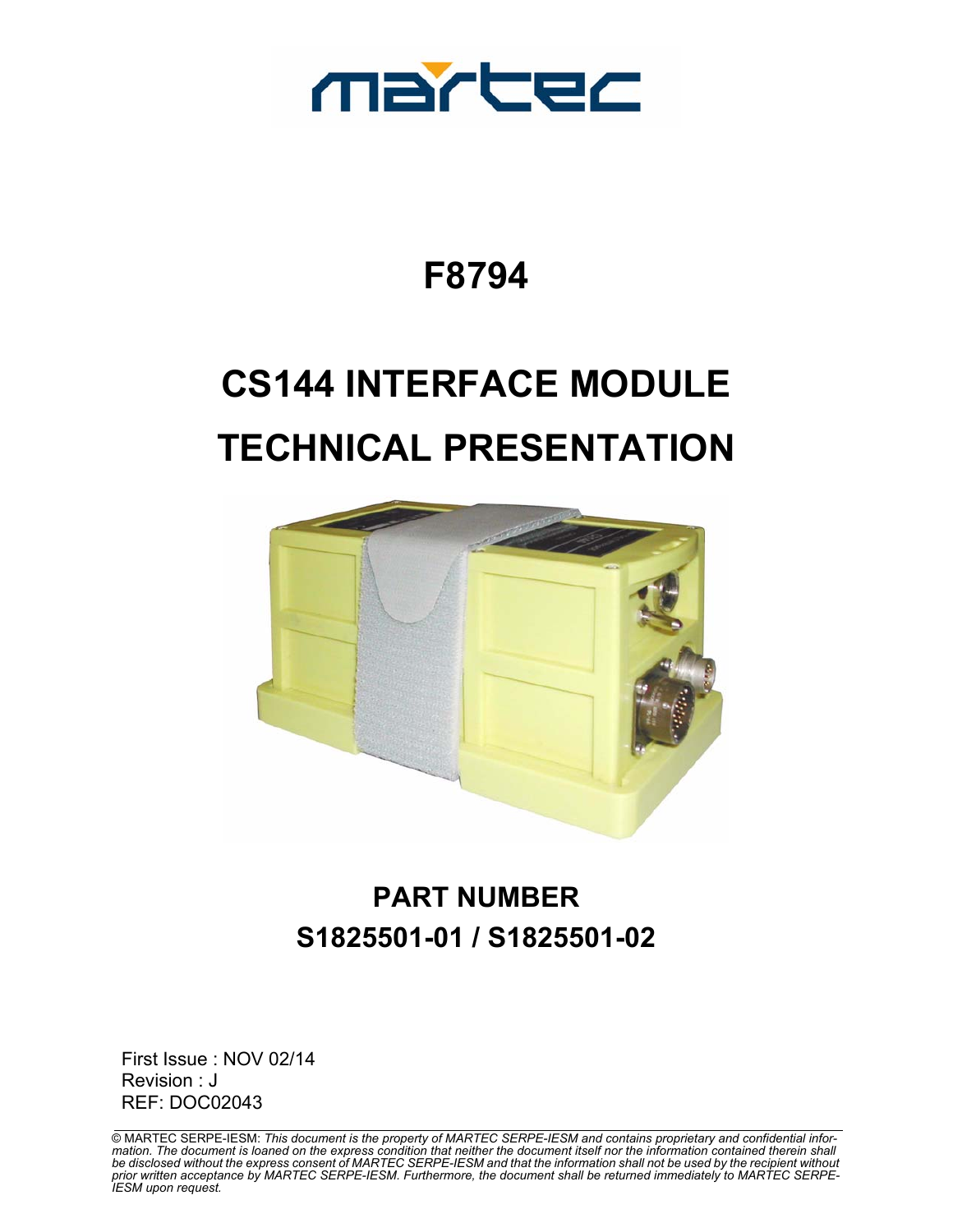Users are kindly requested to notify **MARTEC SERPE-IESM** of any discrepancy, omission or error found in this manual. **Please report to our customer support: E-mail: [support.sar@martec.fr](mailto: support.sar@martec.fr) Tel.: +33 (0)2 97 02 49 00**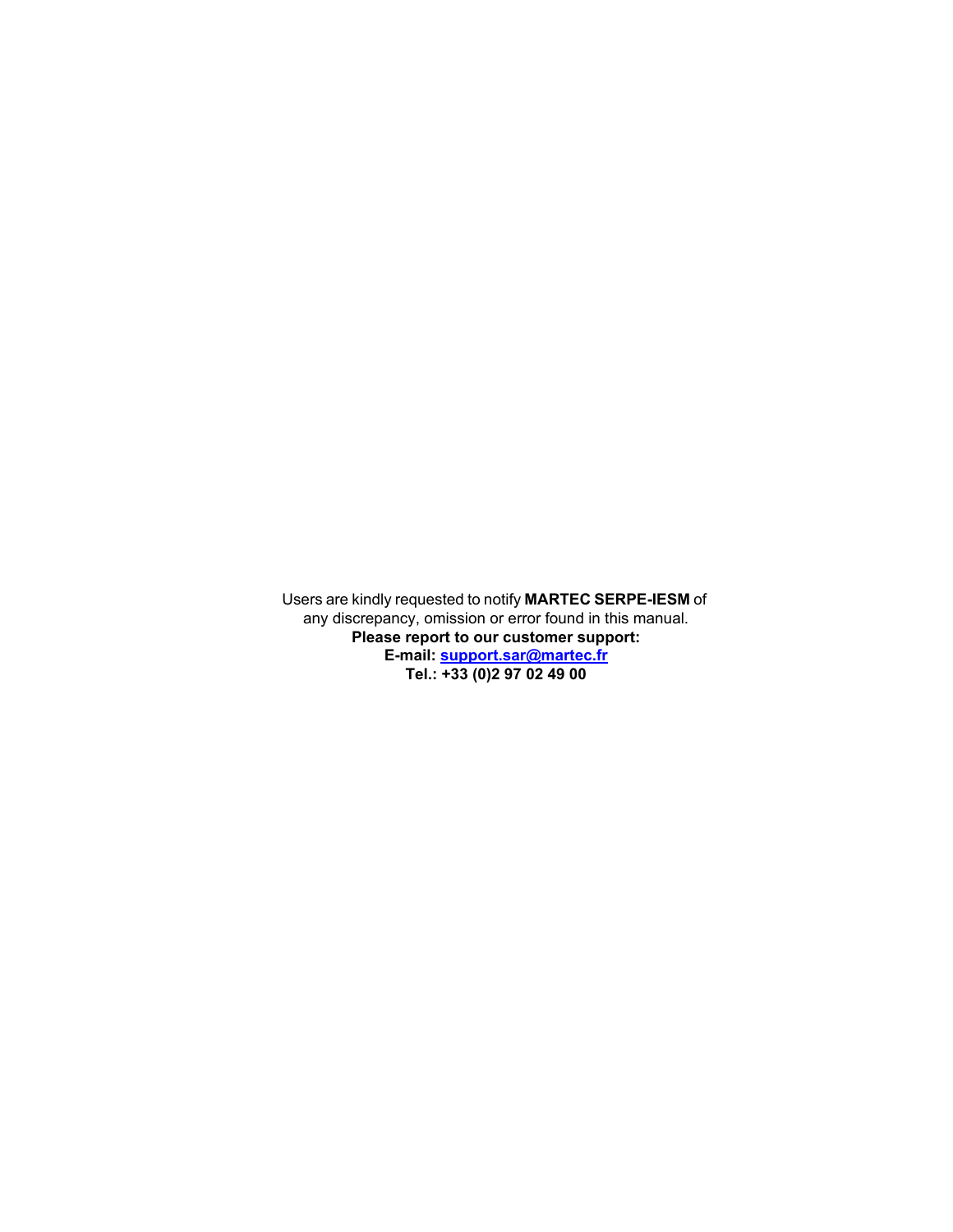

### LIST OF REVISIONS

| <b>Rev</b>  | <b>Date</b>      | <b>Pages</b>          | <b>Description of modifications</b>                                                                          |  |  |  |  |  |
|-------------|------------------|-----------------------|--------------------------------------------------------------------------------------------------------------|--|--|--|--|--|
| Α           | <b>NOV 02/14</b> |                       | Preliminary issue                                                                                            |  |  |  |  |  |
| В           | JAN 03/03        | 22-23                 | Decoded protocol description                                                                                 |  |  |  |  |  |
| C           | FEB 03/14        | $15 - 16$             | J1 - J2 Functions                                                                                            |  |  |  |  |  |
| D           | APR 03/14        | 13, 25 - 29           | Environmental characteristics - MTBF - Qualification - Parts Lists -<br>Marking - Qualification certificates |  |  |  |  |  |
| E           | <b>JUN 03/25</b> | 20                    | First power up modification                                                                                  |  |  |  |  |  |
| $\mathsf F$ | OCT 03/13        | 13, 18, 21, 25,<br>26 | Environmental characteristics, J3 Pin out, Compatibility list                                                |  |  |  |  |  |
| G           | MAR 04/19        | 25                    | List of evolutions                                                                                           |  |  |  |  |  |
| H           | AUG 04/2006      | $\overline{7}$        | Messages protocols                                                                                           |  |  |  |  |  |
|             |                  | 17                    | J3, Mating connector reference                                                                               |  |  |  |  |  |
|             |                  | 24                    | SDI                                                                                                          |  |  |  |  |  |
| J           | SEP 12/2006      | $\overline{7}$        | Messages protocols                                                                                           |  |  |  |  |  |
|             |                  | 16                    | J2, Mating connector reference                                                                               |  |  |  |  |  |
|             |                  |                       |                                                                                                              |  |  |  |  |  |
|             |                  |                       |                                                                                                              |  |  |  |  |  |
|             |                  |                       |                                                                                                              |  |  |  |  |  |
|             |                  |                       |                                                                                                              |  |  |  |  |  |
|             |                  |                       |                                                                                                              |  |  |  |  |  |
|             |                  |                       |                                                                                                              |  |  |  |  |  |
|             |                  |                       |                                                                                                              |  |  |  |  |  |
|             |                  |                       |                                                                                                              |  |  |  |  |  |
|             |                  |                       |                                                                                                              |  |  |  |  |  |
|             |                  |                       |                                                                                                              |  |  |  |  |  |
|             |                  |                       |                                                                                                              |  |  |  |  |  |
|             |                  |                       |                                                                                                              |  |  |  |  |  |
|             |                  |                       |                                                                                                              |  |  |  |  |  |
|             |                  |                       |                                                                                                              |  |  |  |  |  |
|             |                  |                       |                                                                                                              |  |  |  |  |  |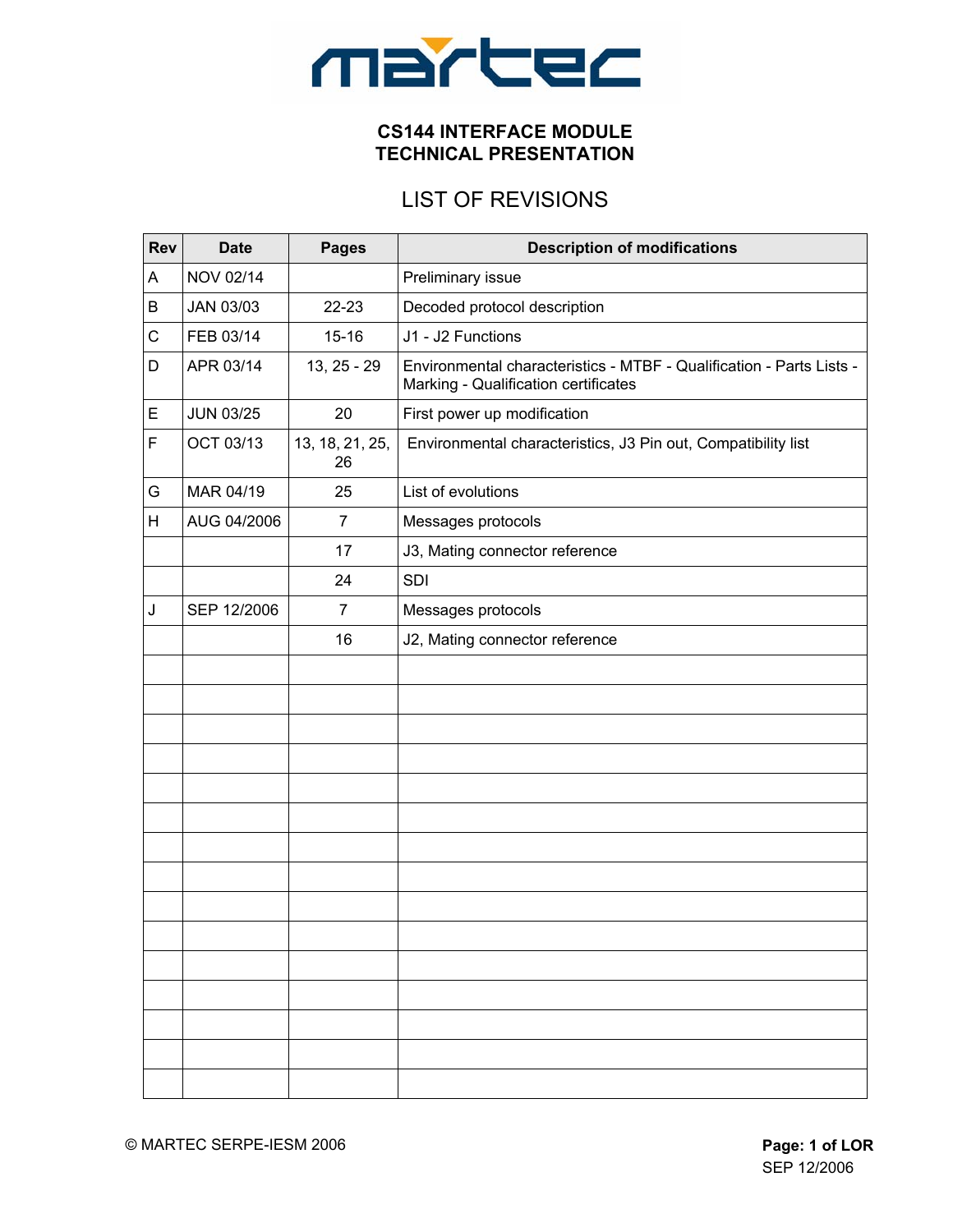

PAGE INTENTIONALLY LEFT BLANK

© MARTEC SERPE-IESM 2006

**Page: 2 of LOR** SEP 12/2006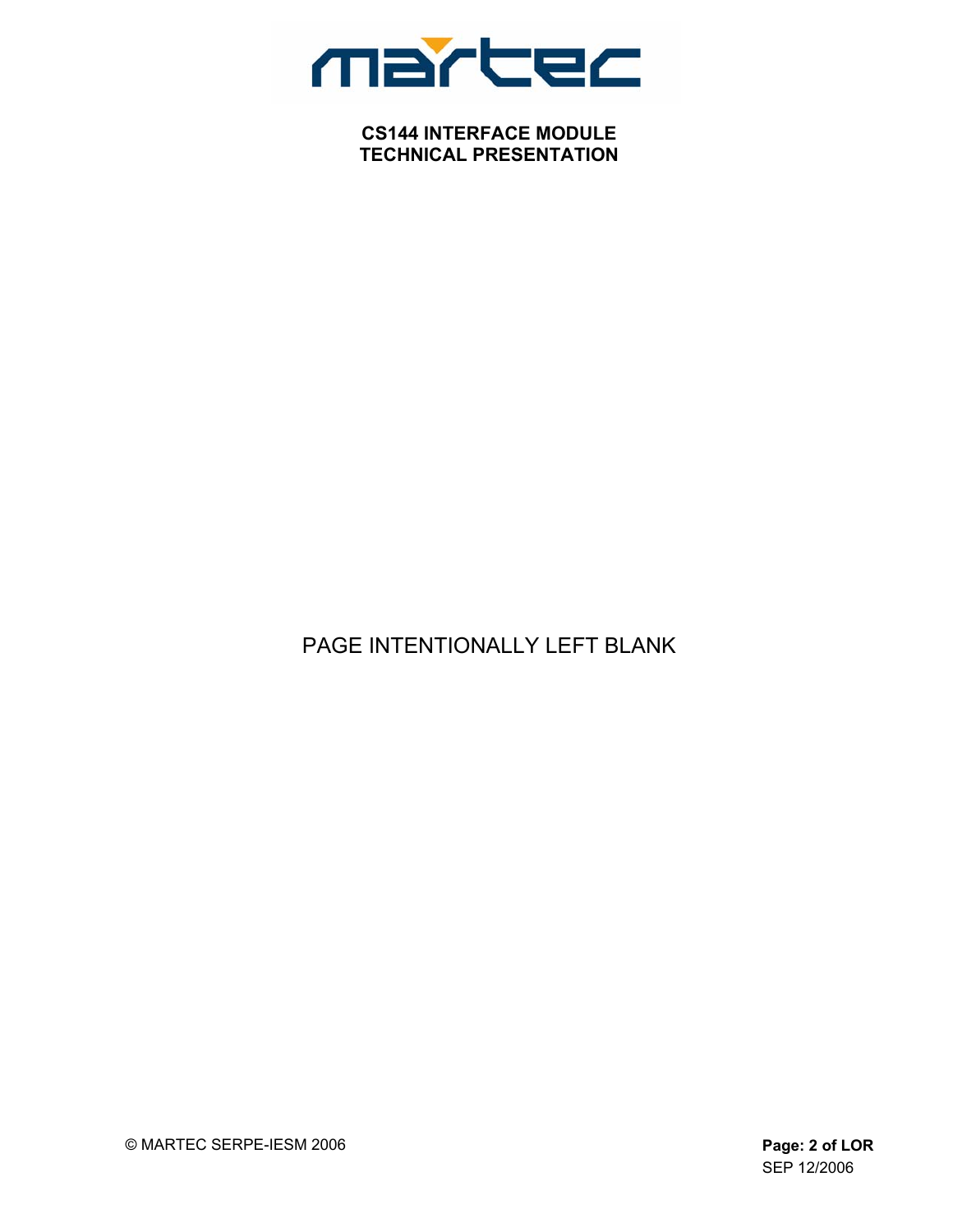

### **TABLE OF CONTENTS**

| Page |
|------|
|      |
|      |
|      |
|      |
|      |
|      |
|      |
|      |
|      |
|      |
|      |
|      |
|      |
|      |
|      |
|      |
|      |
|      |
|      |
|      |
|      |
|      |
|      |
|      |
|      |
|      |
|      |
|      |
|      |
|      |
|      |
|      |
|      |
|      |
|      |
|      |
|      |
|      |
|      |
|      |
|      |
|      |
|      |
|      |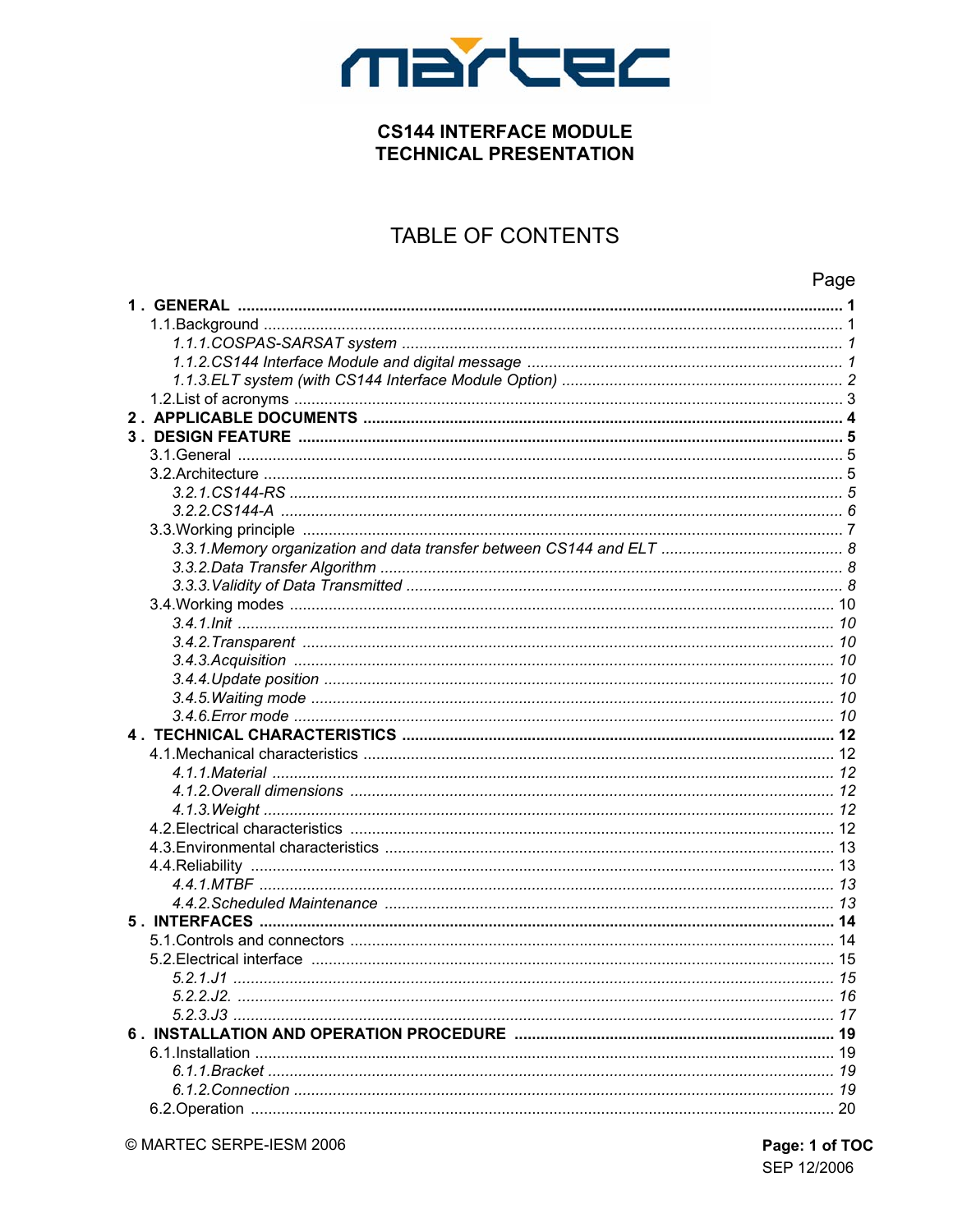<span id="page-5-0"></span>

### **TABLE OF CONTENTS**

| ۰.<br>×<br>٧<br>۰. |
|--------------------|
|--------------------|

|            | 20  |
|------------|-----|
|            |     |
|            | .20 |
|            | .21 |
|            | 21  |
|            | .22 |
|            | .22 |
|            |     |
|            |     |
|            |     |
|            |     |
|            |     |
|            |     |
|            | .27 |
|            |     |
|            |     |
|            |     |
|            |     |
|            |     |
|            |     |
|            | .28 |
| 11         | .29 |
| 11 1 Files | .29 |
|            | .29 |
|            | .29 |
|            |     |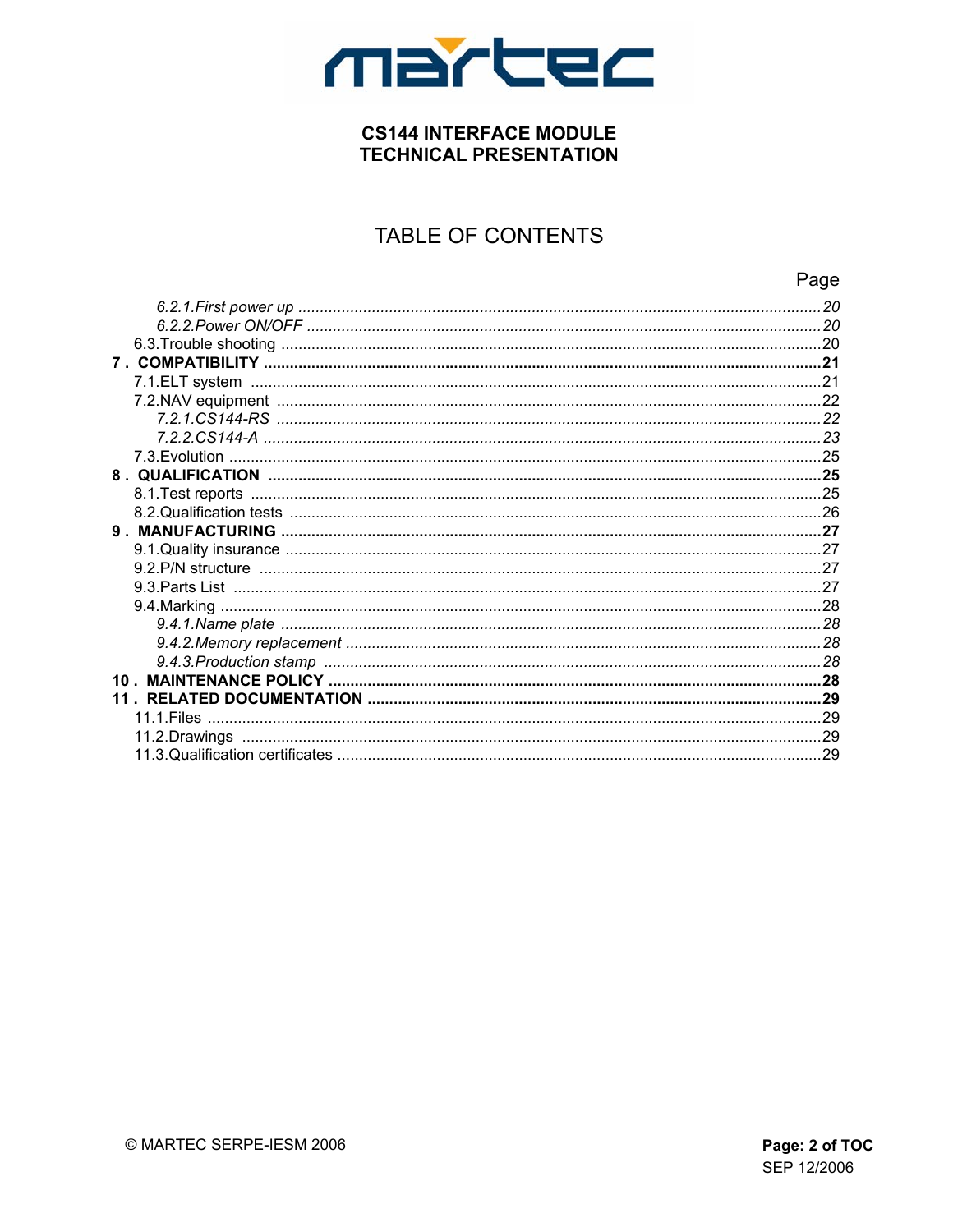

### <span id="page-6-0"></span>**1. GENERAL**

#### <span id="page-6-1"></span>**1.1. Background**

<span id="page-6-2"></span>*1.1.1. COSPAS-SARSAT system*

Launched in the early eighties by the four founder countries (Canada, France, Russia, USA), the COSPAS-SARSAT system provides satellite aid to search and rescue (SAR) operations for maritime, aeronautical and terrestrial vehicles anywhere in the world.

It uses distress beacons fitted on mobiles and a constellation of LEO and GEO satellites which relay the 121.5 / 243 MHz signals and process the 406 MHz signal to ground stations (LUT) where the beacon positions are determined (with a precision of 10 NM with 121.5 / 243 signals and less than 2 NM with 406 signals).

Several types of beacons are designed to match the various applications of the COSPAS-SARSAT system:

- EPIRB (Emergency Position Indicating Radio Beacon) for maritime applications.
- ELT (Emergency Locator Transmitter) for aeronautical applications.
- PLB (Personal Locator Beacon) for land expeditions.



Figure 1: COSPAS-SARSAT system

### <span id="page-6-3"></span>*1.1.2. CS144 Interface Module and digital message*

One of the major improvement of the new generation of ELTs is the transmission of the identification code (112 bits) of the aircraft in distress in the 406 MHz digital message.

Furthermore, the KANNAD 406 ELTs are capable of transmitting the aircraft position in a 144 bit message according to the "LOCATION PROTOCOLS" described in COSPAS-SARSAT document C/S G005.

The purpose of the CS144 Interface Module is to combine the aircraft identification with the aircraft position to generate the "long message".

Every minute, the CS144 Interface Module updates an internal memory module (SMM) that contains either the short or the long message.

This memory is read when the ELT is activated and regularly every 20 minutes.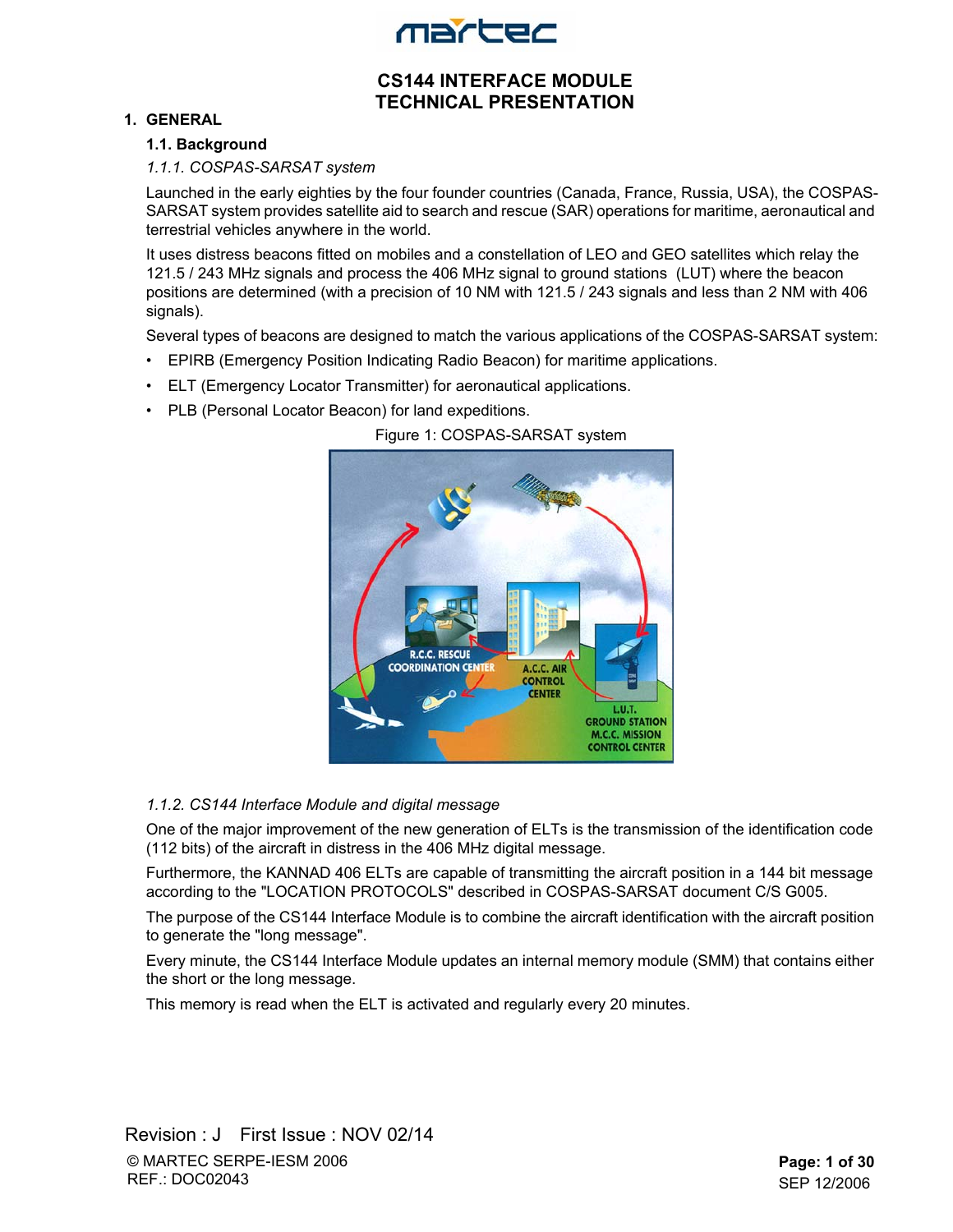

The aircraft position is given either by:

- a NAV equipment via an RS232 or RS422/485 link,
- a NAV equipment via an ARINC 429 link.

<span id="page-7-0"></span>*1.1.3. ELT system (with CS144 Interface Module Option)*

The ELT system is composed of 6 Line Replaceable Units (LRU) :

(1) transmitter,

(2) mounting bracket,

(3) remote control panel,

(4) outside antenna,

(5) "Programming Dongle" for pin-programming function,

(6) CS144 Interface Module.

The transmitter, bracket, Programming Dongle and CS144 Interface Module are installed in the aircraft near the tail. The outside antenna is mounted on the fuselage near the tail. The CS144 Interface Module is connected to the ELT transmitter (distance < 0.45 m). The remote control panel is installed in the cockpit and connected to the CS144 Interface Module with a 4 or 5 wire bundle.

#### Figure 2: ELT system description



This Technical Presentation details the following versions of the CS144 Interface Module:

- CS144-RS (P/N S1825501-01).
- CS144-A (P/N S1825501-02).

#### IMPORTANT NOTICE:

This equipment can only be installed on board an aircraft together with a KANNAD 406 ELT [\(Refer to 7.](#page-26-0) [Compatibility\)](#page-26-0).

S1825501-XX, CS144 Interface module contains S1825502-XX (CS144 Interface) and S1825503-01 (CS144 to ELT cable) but not S1820511-01 (Mounting bracket, 1 strap) that must be ordered separately.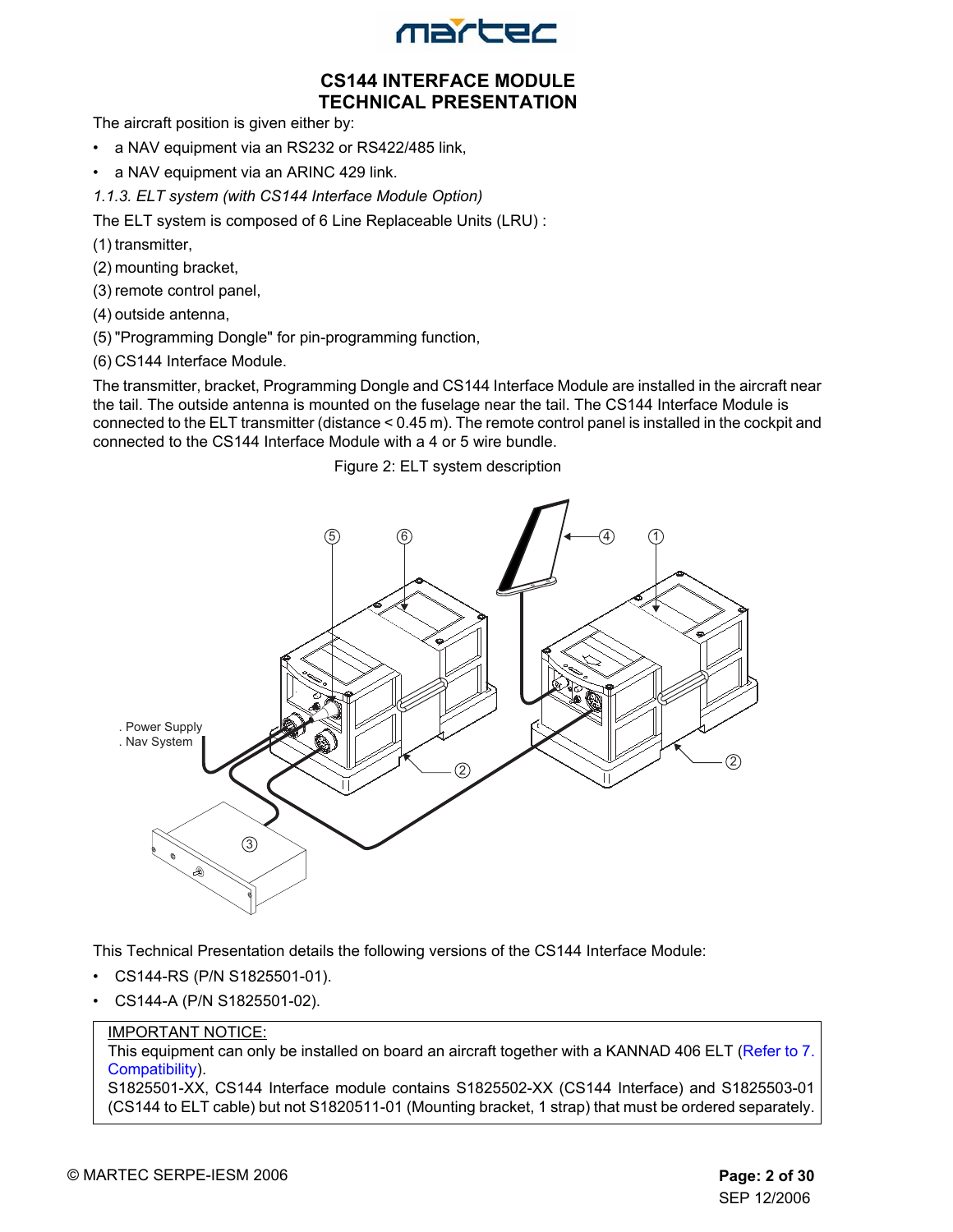

#### <span id="page-8-0"></span>1.2. List of acronyms

NOTE: On this document, NAV refers to any equipment used to determine the aircraft position (GPS, inertial navigation system, Loran, etc.).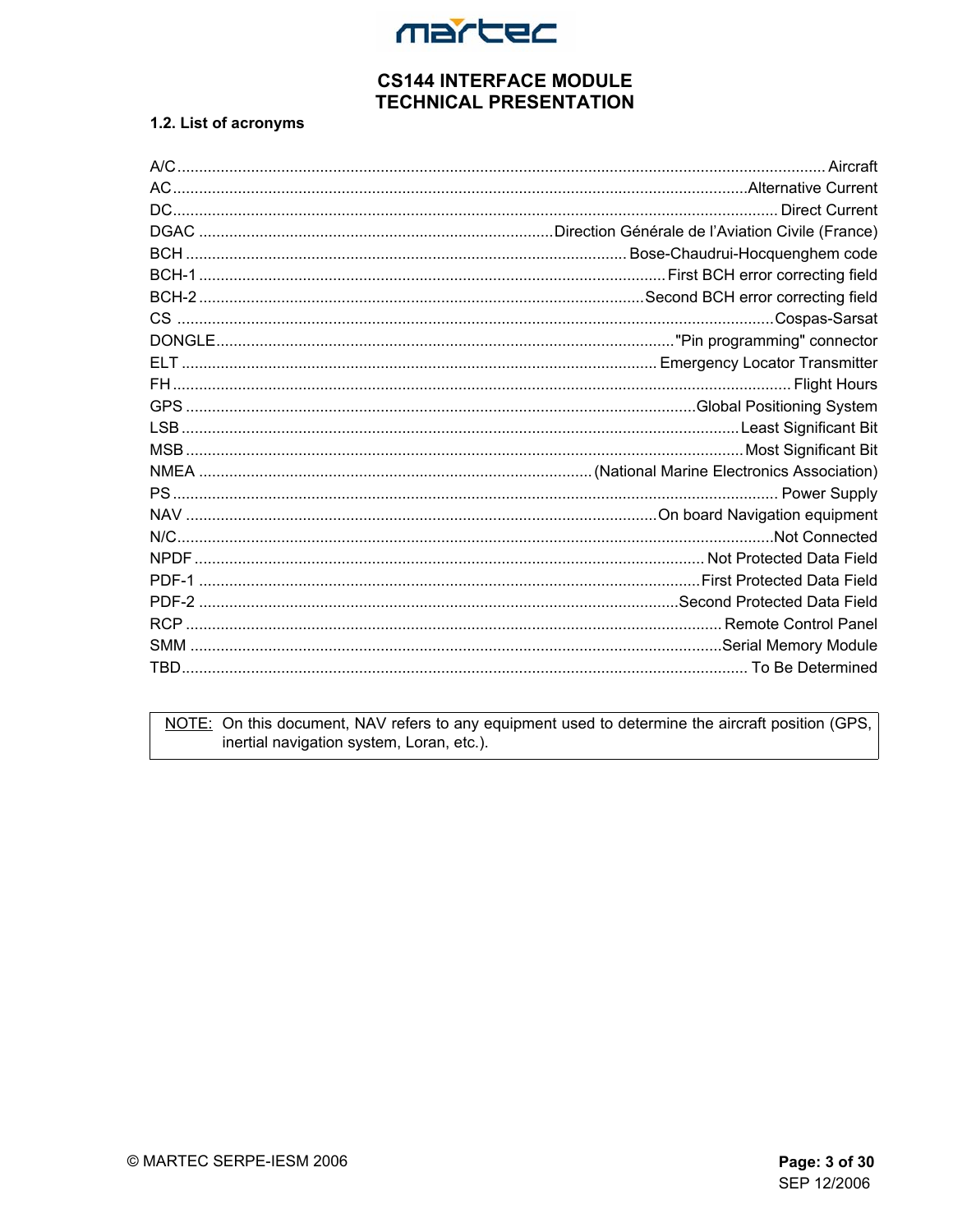

### <span id="page-9-0"></span>**2. APPLICABLE DOCUMENTS**

| <b>Reference</b>                     | <b>Title</b>                                                                                                                                             |
|--------------------------------------|----------------------------------------------------------------------------------------------------------------------------------------------------------|
| RTCA DO-182                          | "Emergency Locator Transmitter (ELT) Equipment Installation and Performance"                                                                             |
| RTCA DO-183                          | "MOPS for Emergency Locator Transmitters. Automatic Fixed, Automatic Portable,<br>Automatic deployable, Survival Operating on 121.5 and 243.0 Megahertz" |
| RTCA DO-204                          | "MOPS 406 MHz Emergency Locator Transmitters (ELT)"                                                                                                      |
| RTCA DO-160D<br><b>EUROCAE ED14D</b> | "Environmental conditions and test procedures for airborne equipment"                                                                                    |
| RTCA DO-178B                         | "Software considerations in airborne systems and equipment certification"                                                                                |
| FAA TSO-C91a                         | "Emergency Locator Transmitter (ELT) equipment"                                                                                                          |
| FAA TSO-C126                         | "406 MHz Emergency Locator Transmitter (ELT)"                                                                                                            |
| EUROCAE ED62                         | "MOPS for aircraft Emergency Locator Transmitters (121,5/243 MHz and 406<br>MHz)"                                                                        |
| COSPAS-SARSAT<br>C/S T.001           | "Specification for COSPAS-SARSAT 406 MHz distress beacons"                                                                                               |
| COSPAS-SARSAT<br>C/S G.005           | "COSPAS-SARSAT guidelines on 406 MHz beacon coding, registration and type<br>approval"                                                                   |
| COSPAS-SARSAT<br>C/S G.004           | "COSPAS-SARSAT glossary"                                                                                                                                 |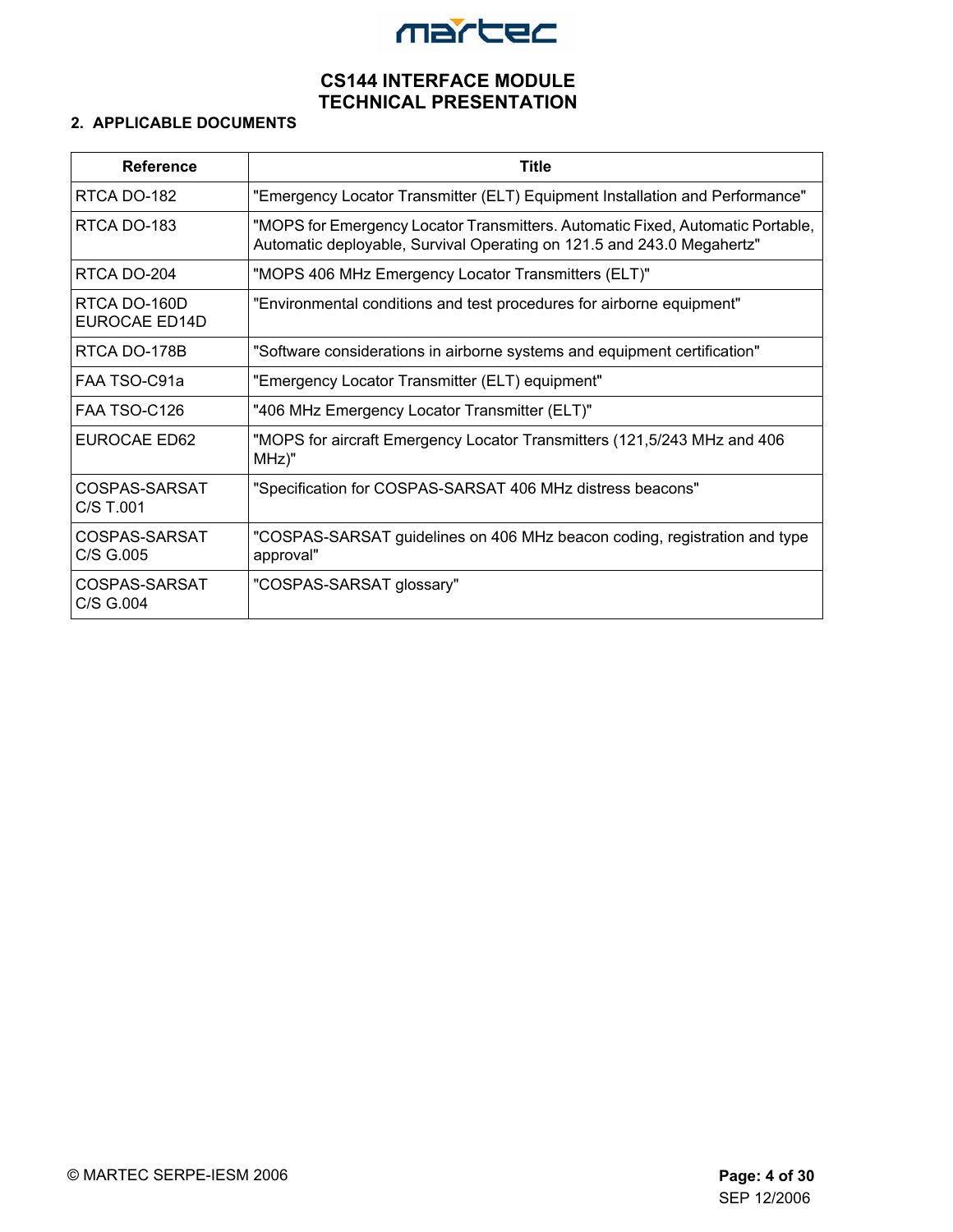

#### <span id="page-10-0"></span>**3. DESIGN FEATURE**

#### <span id="page-10-1"></span>**3.1. General**

The CS144 Interface Module is designed to be connected between the ELT and the dongle (that is part of the wiring to the RCP).

The CS144 Interface Module is made of moulded plastic with excellent mechanical resistance (ASA/PC). It is color compound (light yellow).

The front panel of CS144 Interface Module has the following features:

- (1) ON/OFF switch,
- (2) control LED,
- (3) female DIN 12 connector used to connect the CS144 to the dongle and the RCP,
- (4) male DIN 12 connector used to connect the CS144 to the ELT,
- (5) male 19 connector used to power the CS144 and to connect it to the NAV system.

Figure 3: CS144 Interface Module, description.



### <span id="page-10-2"></span>**3.2. Architecture**

<span id="page-10-3"></span>*3.2.1. CS144-RS*

The CS144-RS is connected to a NAV equipment by RS232, RS422 or RS485 link.

### Figure 4: CS144-RS block diagram

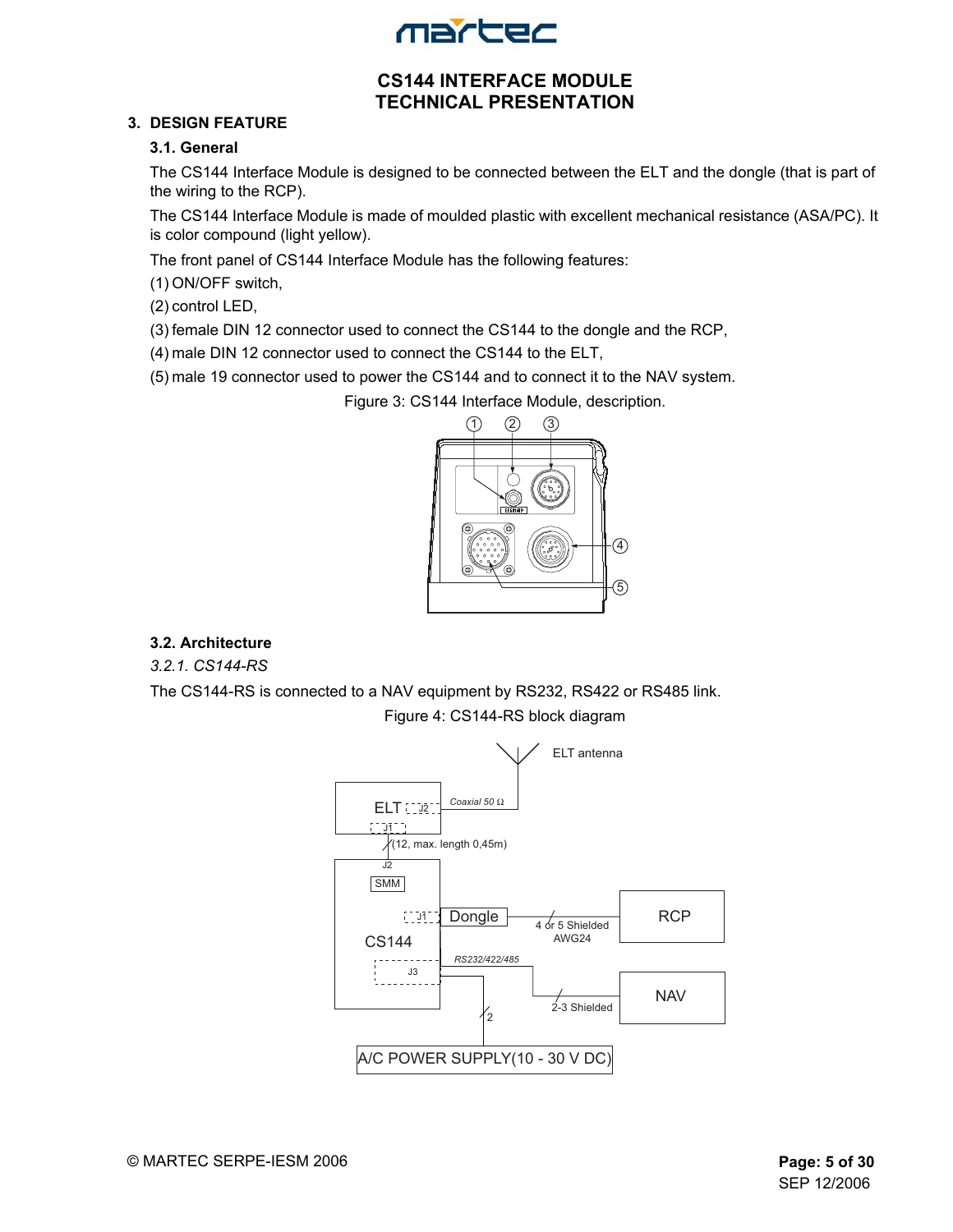

### <span id="page-11-0"></span>*3.2.2. CS144-A*

The CS144-A is connected to the NAV equipment of the aircraft via an ARINC 429 link.

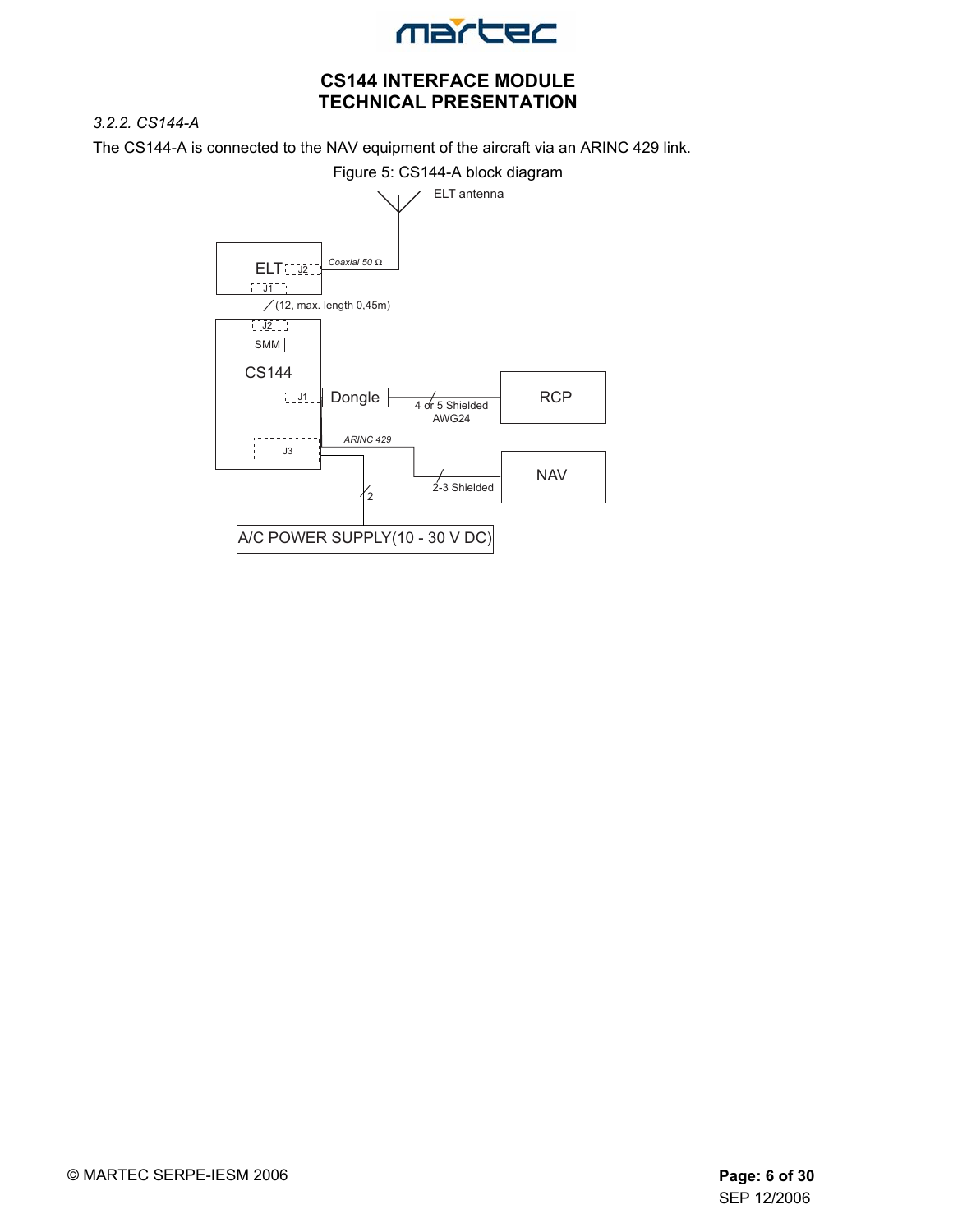

### <span id="page-12-0"></span>**3.3. Working principle**

The CS144 Module constantly computes a long message by combining:

(1) the short message (112 bits): identification information available in the Dongle.

(2) the aircraft position available from the NAV equipment installed on board the aircraft.

Combination of short message and aircraft position data gives the following long message format:

Figure 6: Fields of Short and Long Message Formats

(1) Short Message Format

| Synchronization | First Protected Data Field (PDF-1) | Checksum | <b>NPDF</b> |             |
|-----------------|------------------------------------|----------|-------------|-------------|
|                 | Country + Identification Data      |          | BCH-1 Code  |             |
|                 | -25                                | 85       | 86          | 106 107 112 |

| (2) Long Message Format |  |
|-------------------------|--|
|                         |  |

| Synchronization | First Protected Data Field (PDF-1)                                                                        | Checksum      | $2nd$ PDF (PDF-2) | <b>Checksum</b> |  |
|-----------------|-----------------------------------------------------------------------------------------------------------|---------------|-------------------|-----------------|--|
|                 | Country + Ident. Data (Aviation User Protocol)<br>Country + Ident. + Posit Data (for the other Protocols) | BCH-1 Code    | Position Data     | BCH-2<br>Code   |  |
|                 | 24   25<br>85                                                                                             | 106 107<br>86 |                   | 144<br>132 133  |  |

For each type of Short Message programmed in the dongle, the CS144 Interface Module computes a Long Message according to the table hereunder:

| Short message protocol                                              | Long message protocol                                       | <b>Position resolution</b> |  |  |
|---------------------------------------------------------------------|-------------------------------------------------------------|----------------------------|--|--|
| Aviation User Protocol (T/N)                                        | User Location Protocol                                      | 4 min. (4 NM)              |  |  |
| Serial User Protocol (S/N, TTT = 000)                               | User Location Protocol                                      | 4 min. (4 NM)              |  |  |
| Serial User Protocol (ICAO, TTT = 011)   Standard Location Protocol | Bits 37 to $40 = 0011$                                      | 4 sec. (125 meters)        |  |  |
| Serial User Protocol (AOD, TTT = 001)                               | <b>Standard Location Protocol</b><br>Bits 37 to $40 = 0101$ | 4 sec. (125 meters)        |  |  |
| <b>Test User Protocol</b>                                           | <b>Standard Location Protocol</b>                           | 4 sec. (125 meters)        |  |  |

• TTT = 000: ELT with serial number.

 $\mathbf I$ 

 $\blacksquare$ 

• TTT = 011: ELT with 24-bit aircraft address.

• TTT = 001: ELT with aircraft operator designator and serial number.

With Long message structure as follows:

#### Figure 7: Structure Location Protocols

| <b>User Location Protocol</b>                     |       |    |  |                           |                                                       |          |     |  |  |
|---------------------------------------------------|-------|----|--|---------------------------|-------------------------------------------------------|----------|-----|--|--|
| <b>Identification Data</b><br>$(44 \text{ bits})$ |       |    |  | 21-Bit<br><b>BCH Code</b> | Posit, data to 4 min<br>Resolution (25 bits) BCH Code | $12-Bit$ |     |  |  |
| 27                                                | 39 40 | 83 |  | 106 I I<br>86             | 132 133<br>108                                        |          | 144 |  |  |

|   | <b>Standard Location Protocol</b> |    |                                                                 |                  |  |       |                               |       |                                                                          |         |          |     |
|---|-----------------------------------|----|-----------------------------------------------------------------|------------------|--|-------|-------------------------------|-------|--------------------------------------------------------------------------|---------|----------|-----|
| O |                                   |    | Identification Data Posit. Data to 15 mn<br>$(24 \text{ bits})$ | Resol. (25 bits) |  |       | $21 - Bit$<br><b>BCH Code</b> | 'Sup. | Posit, data to<br>4 sec<br>Data <sub>resolution</sub> (20 bits) BCH Code |         | $12-Bit$ |     |
|   | 127                               | 40 | 41                                                              | 64 65            |  | 85 86 | 106                           |       | 113                                                                      | 132 133 |          | 144 |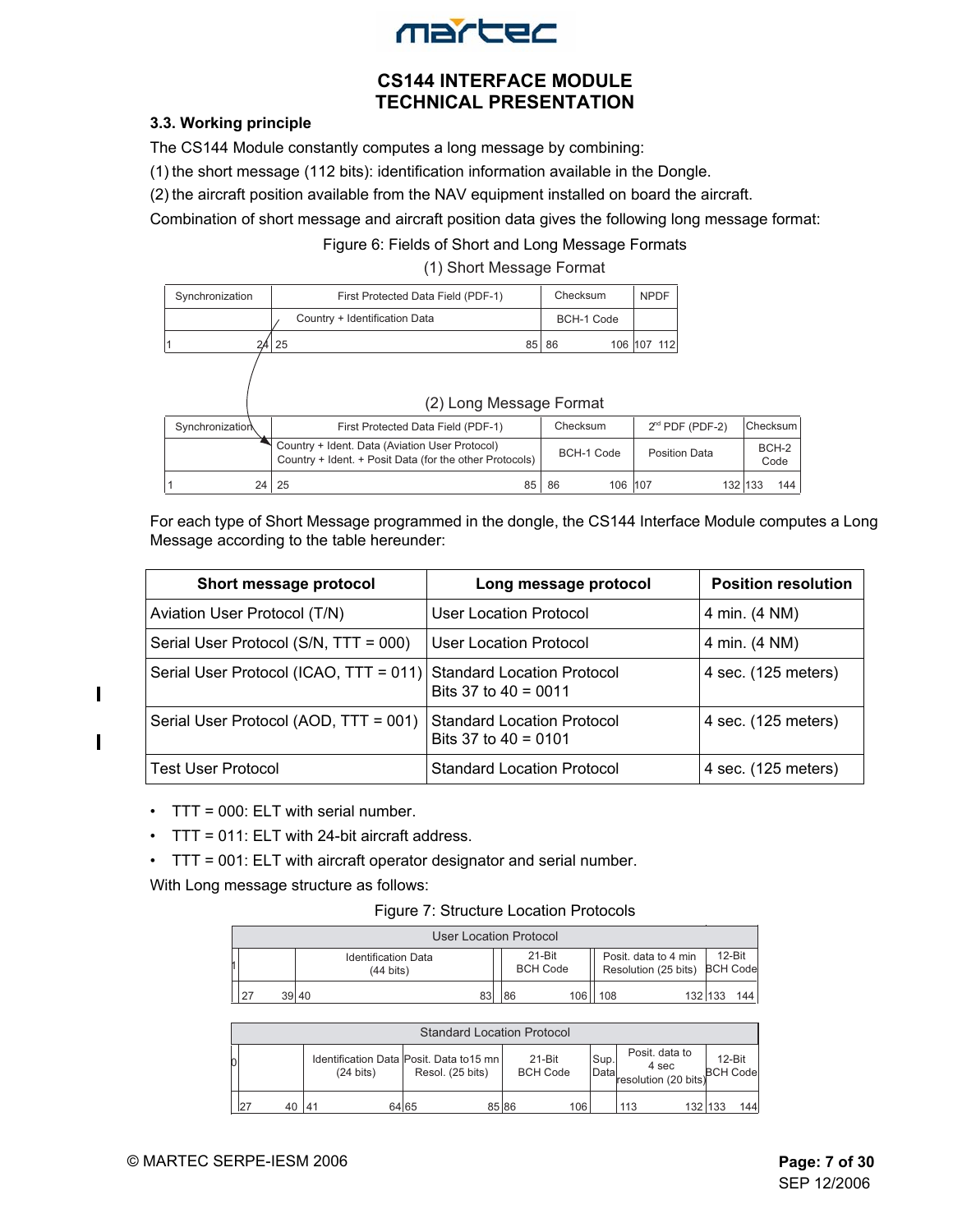

This long message is stored in a SMM (Serial Memory Module) that is accessible to both CS144 Interface Module and ELT with priority to ELT. The SMM is located in the CS144 Interface Module and, in case of complete loss of CS144 Interface Module function, can be powered by the ELT.

In the event of a crash, this long message is downloaded into the ELT (in the same way that the short message of a Dongle) and transmitted on 406 MHz.

<span id="page-13-0"></span>*3.3.1. Memory organization and data transfer between CS144 and ELT*

The internal memory of the ELT is split in 3 areas:

- MC: EEPROM that contains the maintenance code ("SI" + 5 last digits of the CSN),
- TC: EEPROM that contains the code to be transmitted,
- TX: RAM that contains the code transmitted once the ELT is activated.



The SMM is duplicated into two segments with a checksum to verify integrity of the data:

- $\cdot$  SMM (A),  $\frac{0x00}{144 \text{ bits long message}}$   $\frac{0x20}{144 \text{ bits long message}}$  $0x00$
- SMM (B).  $144$  bits long message 144 bits long message Checksum: complement at 0xFF<br>of sum of 18 octets of message. of sum of 18 octets of message.<br>1

#### <span id="page-13-1"></span>*3.3.2. Data Transfer Algorithm*



(1) The ELT tries to read a Serial Memory Module by testing the synchronous serial link. If a maintenance dongle is detected, the contents of MC is copied into TC:

The ELT self-test is OK when  $TC \neq MC$ , it is not OK when  $TC = MC$ .

- (2) If a programming dongle is detected, its content is copied into TC.
- (3) In any case, TC is finally copied into TX.
- (4) If a long message is detected, TX will be overwritten with the data provided by the CS144 Interface Module.
- (5) At the end of the cycle, the data contained in TX (112 bits with short message or 144 bits with long message) are transmitted on 406 MHz in the digital message.
- <span id="page-13-2"></span>*3.3.3. Validity of Data Transmitted*

### **Failure Effect Analysis**

| <b>Failure</b> | <b>Failure</b><br>mode                   | <b>Consequence</b>                                      | <b>Message</b><br>transmitted |
|----------------|------------------------------------------|---------------------------------------------------------|-------------------------------|
| <b>DONGLE</b>  | 1 <sup>st</sup> segment<br>reading error | 2 <sup>nd</sup> segment transferred to CS144<br>and ELT | Long                          |
| <b>DONGLE</b>  | $2nd$ segment<br>reading error           | 1 <sup>st</sup> segment transferred to CS144<br>and ELT | Long                          |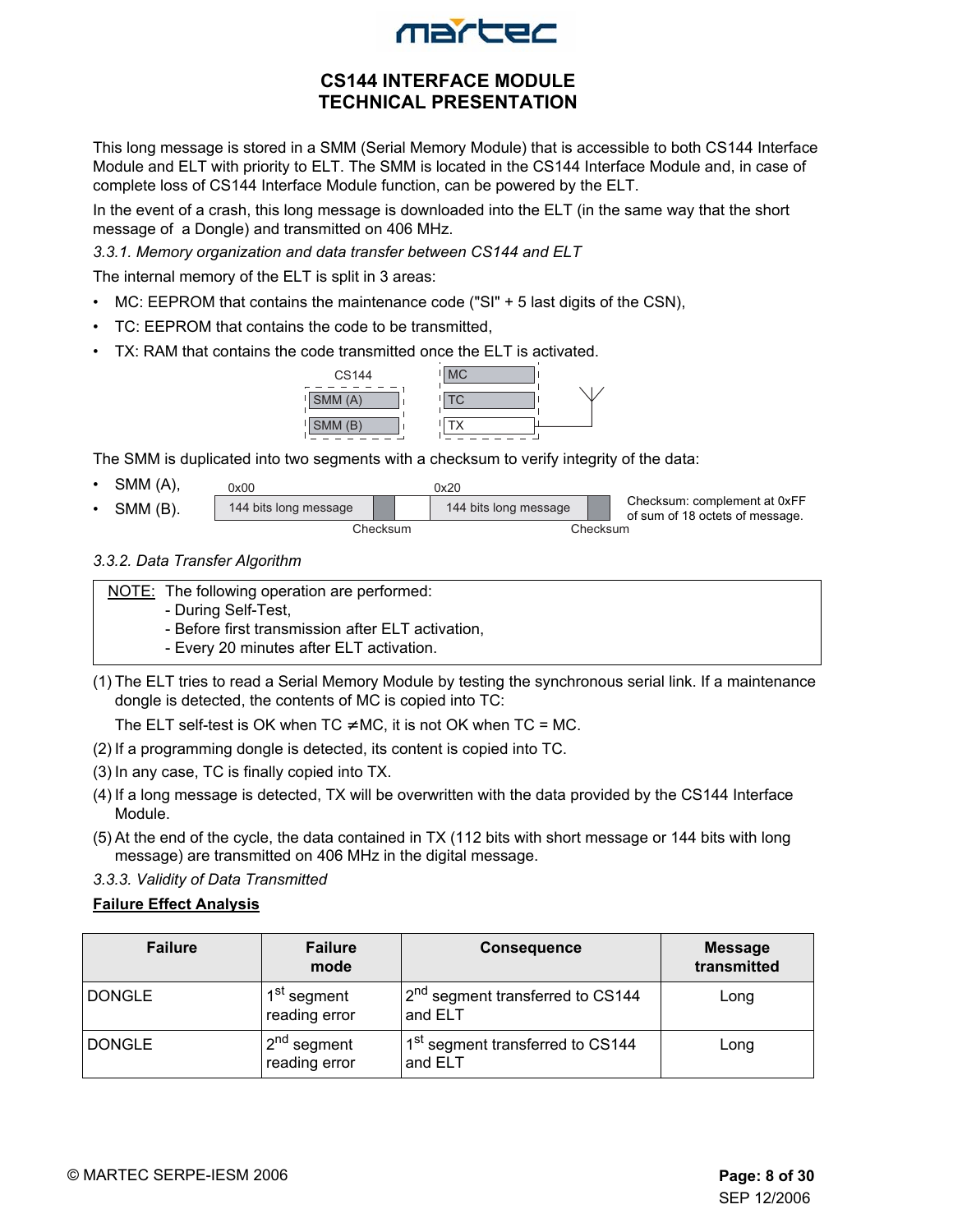

| <b>Failure</b>                            | <b>Failure</b><br>mode                                      | <b>Consequence</b>                                            | <b>Message</b><br>transmitted             |
|-------------------------------------------|-------------------------------------------------------------|---------------------------------------------------------------|-------------------------------------------|
| <b>DONGLE</b>                             | 1 <sup>st</sup> & 2 <sup>nd</sup> segments<br>reading error | Self-test failed                                              | See note below                            |
| <b>SMM</b>                                | 1 <sup>st</sup> segment<br>reading error                    | CS144 2 <sup>nd</sup> segment transferred to<br><b>ELT</b>    | Long                                      |
| <b>SMM</b>                                | 2 <sup>nd</sup> segment<br>reading error                    | CS144 1 <sup>st</sup> segment transferred to<br><b>ELT</b>    | Long                                      |
| <b>SMM</b>                                | 1 <sup>st</sup> & 2 <sup>nd</sup> segments<br>reading error | Used of code stored in ELT's<br>$EEPROM(*)$                   | Short                                     |
| Power Supply                              | 1 <sup>st</sup> segment writing<br>error                    | Older message (2 <sup>nd</sup> segment)<br>transferred to ELT | Long with older<br>position (60 s. delay) |
| Power Supply                              | 2 <sup>nd</sup> segment<br>writing error                    | CS144 1 <sup>st</sup> segment transfered to<br><b>ELT</b>     | Long                                      |
| Power Supply                              | CS144 non<br>operational                                    | Used of code stored in ELT's<br>EEPROM <sup>(*)</sup>         | Short                                     |
| ELT - CS144 connection                    | 1 <sup>st</sup> & 2 <sup>nd</sup> segments<br>writing error | Used of code stored in ELT's<br>$EEPROM(*)$                   | Short                                     |
| CS144 - NAV connection   No position Data |                                                             | Used of code stored in ELT's<br>EEPROM <sup>(*)</sup>         | Short                                     |

(\*) Transmission of message already present in the ELT

NOTE: owing to the fact that the ELT can only be installed with a self-test OK, the short code will always be loaded into ELT's EEPROM after installation. An eventual dongle fault will have no effect on ELT operation.

### **Conclusion**

- (1) If a valid long message is present, it will be transmitted (last position).
- (2) If the first segment of the long message is not readable or if the data is altered and the second segment is valid, this last will be transmitted.
- (3) If both segments are not readable or altered, the short message (already present in the ELT) will be transmitted.

### **Whatever the failure mode, a valid data is transmitted.**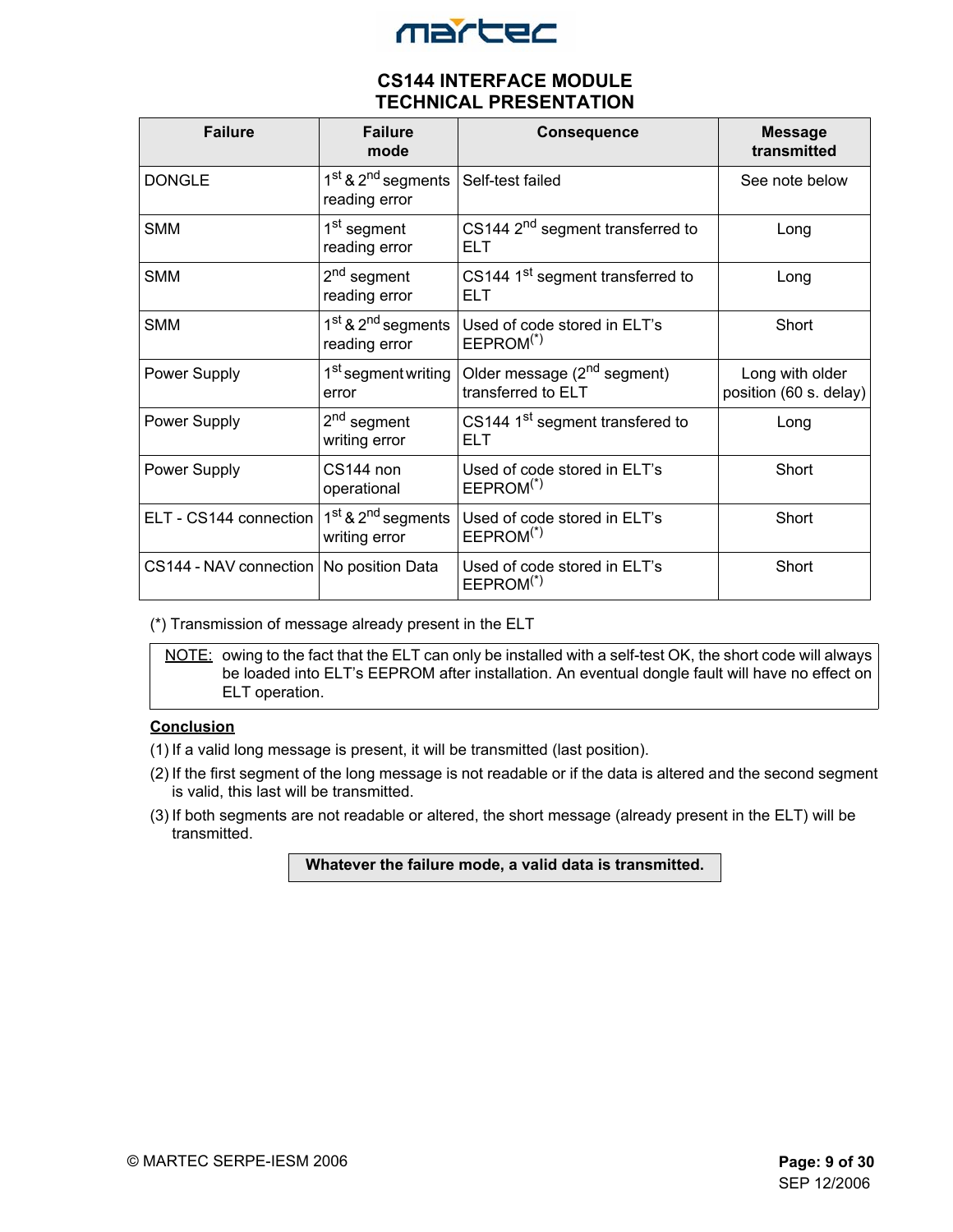

### <span id="page-15-0"></span>**3.4. Working modes**

Each working mode of the CS144 Interface Module has a specific LED behavior ( [Refer to 5.1. Controls and](#page-19-1)  [connectors](#page-19-1) for LED chronogram):

<span id="page-15-1"></span>*3.4.1. Init*

During "Init mode", the CS144 Interface Module reads the Dongle and reproduces the dongle memory in the SMM.

<span id="page-15-2"></span>*3.4.2. Transparent*

This mode lasts approximately 60 seconds and during the whole duration, a short message is present in the SMM.

The CS144 Interface Module acts as the dongle that is connected to it.

If an unprogrammed ELT is switched to "ARM" while the CS144 Interface Module is in "Transparent" mode, the short message will be transferred in the internal memory of the ELT.

Consequently, should the CS144-ELT harness be damaged during the crash, the ELT will - at least - transmit the identification data (short message).

#### <span id="page-15-3"></span>*3.4.3. Acquisition*

The CS144 Interface Module is listening to the data sent by the NAV equipment.

#### <span id="page-15-4"></span>*3.4.4. Update position*

Every 60 seconds (in line with C/S T001) the SMM is updated to make the long message available to the ELT in case of activation.

#### <span id="page-15-5"></span>*3.4.5. Waiting mode*

This mode lasts 60 seconds, it is a time-out between the writing of the long message and another position acquisition.

#### <span id="page-15-6"></span>*3.4.6. Error mode*

This mode is displayed if one of the following errors occurs:

- no access to SMM,
- No data link with NAV,
- Bad NAV frame.

After about 3 minutes, the CS144 reboots.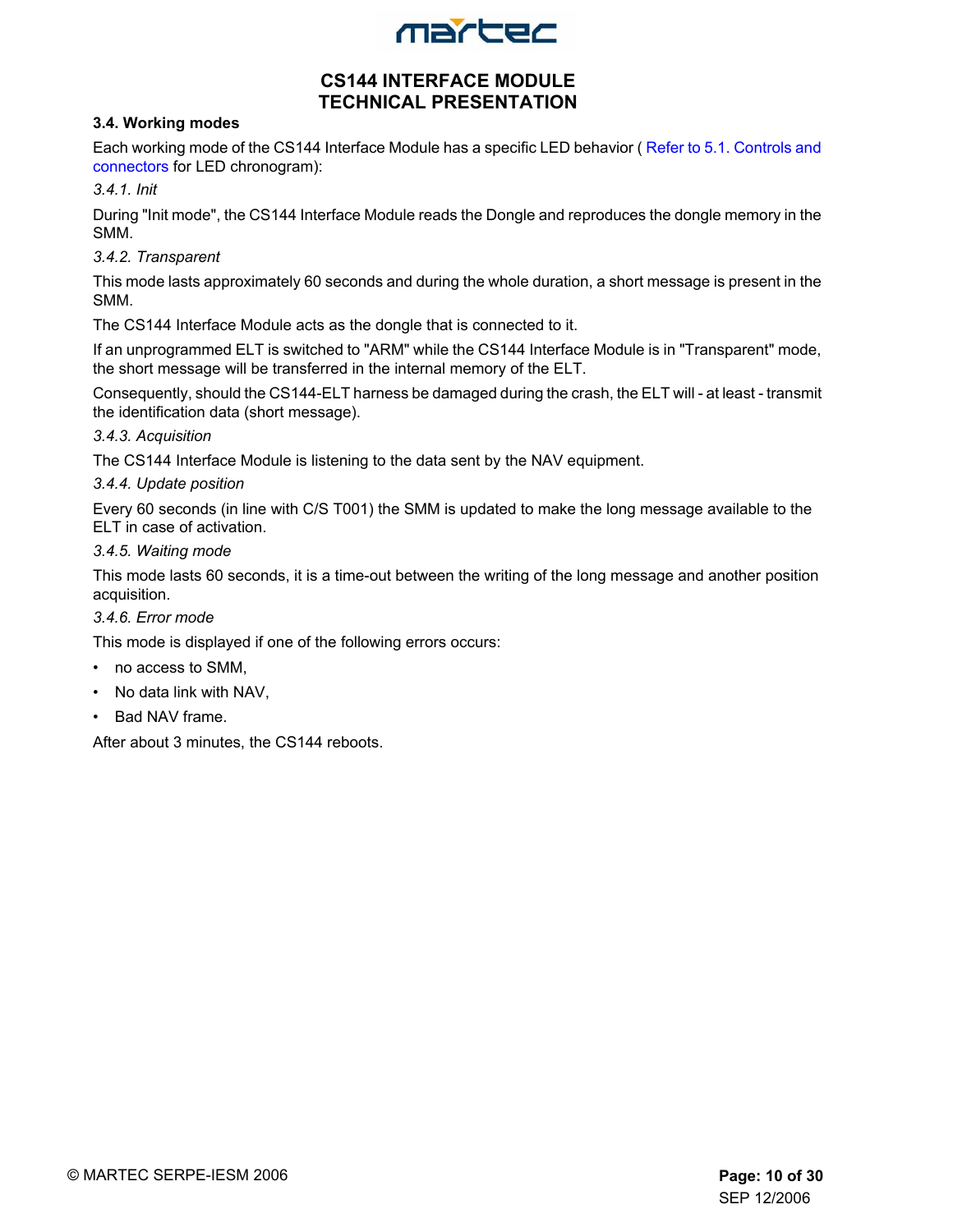



Figure 8: Working mode

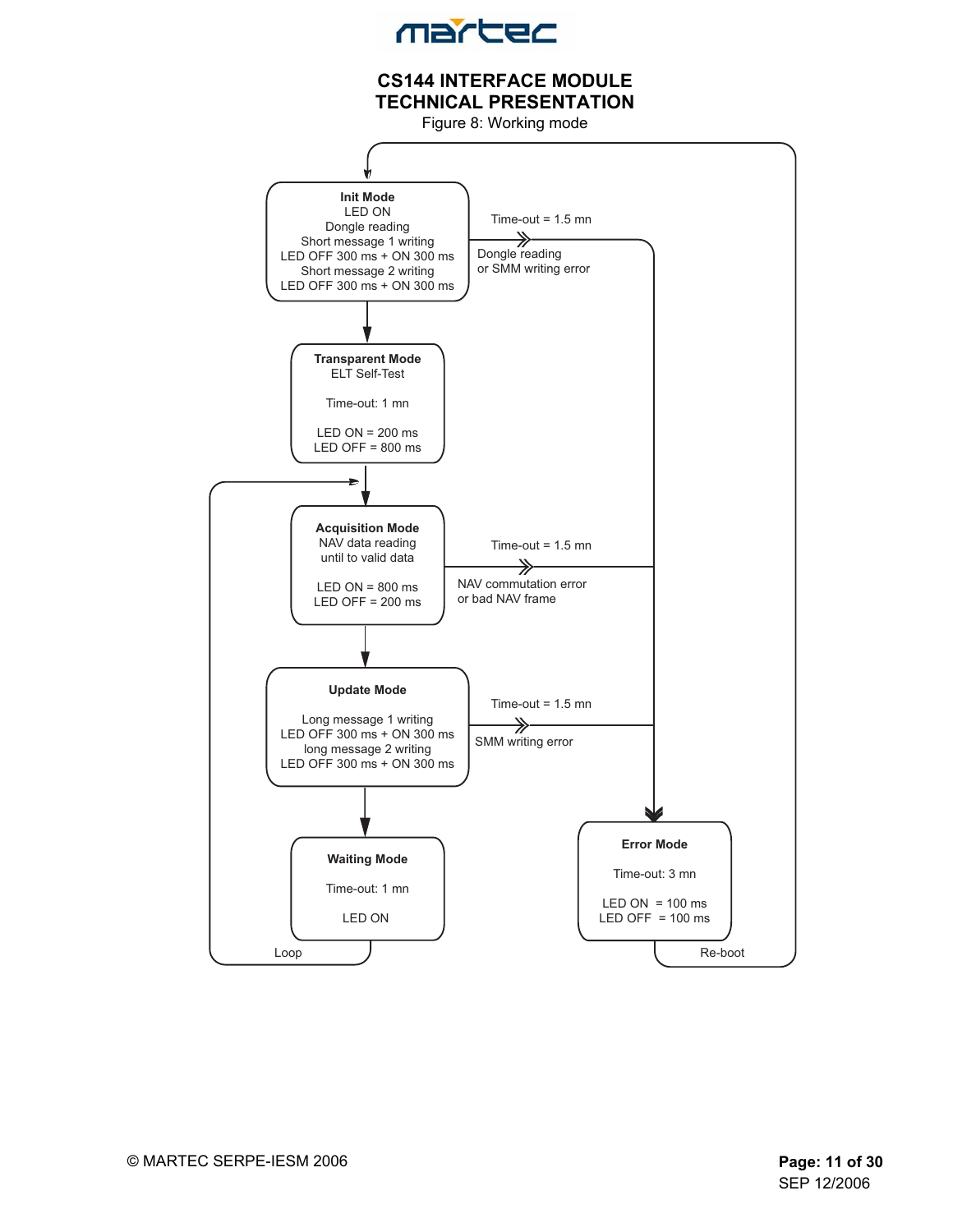

### <span id="page-17-0"></span>**4. TECHNICAL CHARACTERISTICS**

### <span id="page-17-1"></span>**4.1. Mechanical characteristics**

The material and design of the CS144 Interface Module housing is identical to that of the ELT.

It is to be installed on a Mounting Bracket, 1 strap (P/N S1820511-01).

<span id="page-17-2"></span>*4.1.1. Material*

- Material: Plastic ASA-PC LURAN SKR2867 CWU.
- Treatment: Light yellow color compound (RAL 1018), Fire classification M0.
- Tightness: 2 O-rings.
- <span id="page-17-3"></span>*4.1.2. Overall dimensions*

Outline dimensions (CS144 only): 82 x 82 x 180 mm.

Outline dimensions (with mounting bracket): 186 x 97 x 94 mm.







<span id="page-17-4"></span>*4.1.3. Weight*

|                             | <b>Typical</b>                        | Max                |
|-----------------------------|---------------------------------------|--------------------|
| CS144 only                  | 650 gr. (1.433 lb)                    | 700 gr. (1.543 lb) |
| CS144 with mounting bracket | $ 823 \text{ gr.} (1.814 \text{ lb})$ | 873 gr. (1.924 lb) |

### <span id="page-17-5"></span>**4.2. Electrical characteristics**

- Power Supply voltage: 10-30 V
- Power consumption: 12.5 mA ± 1 mA @28V (with dongle connected).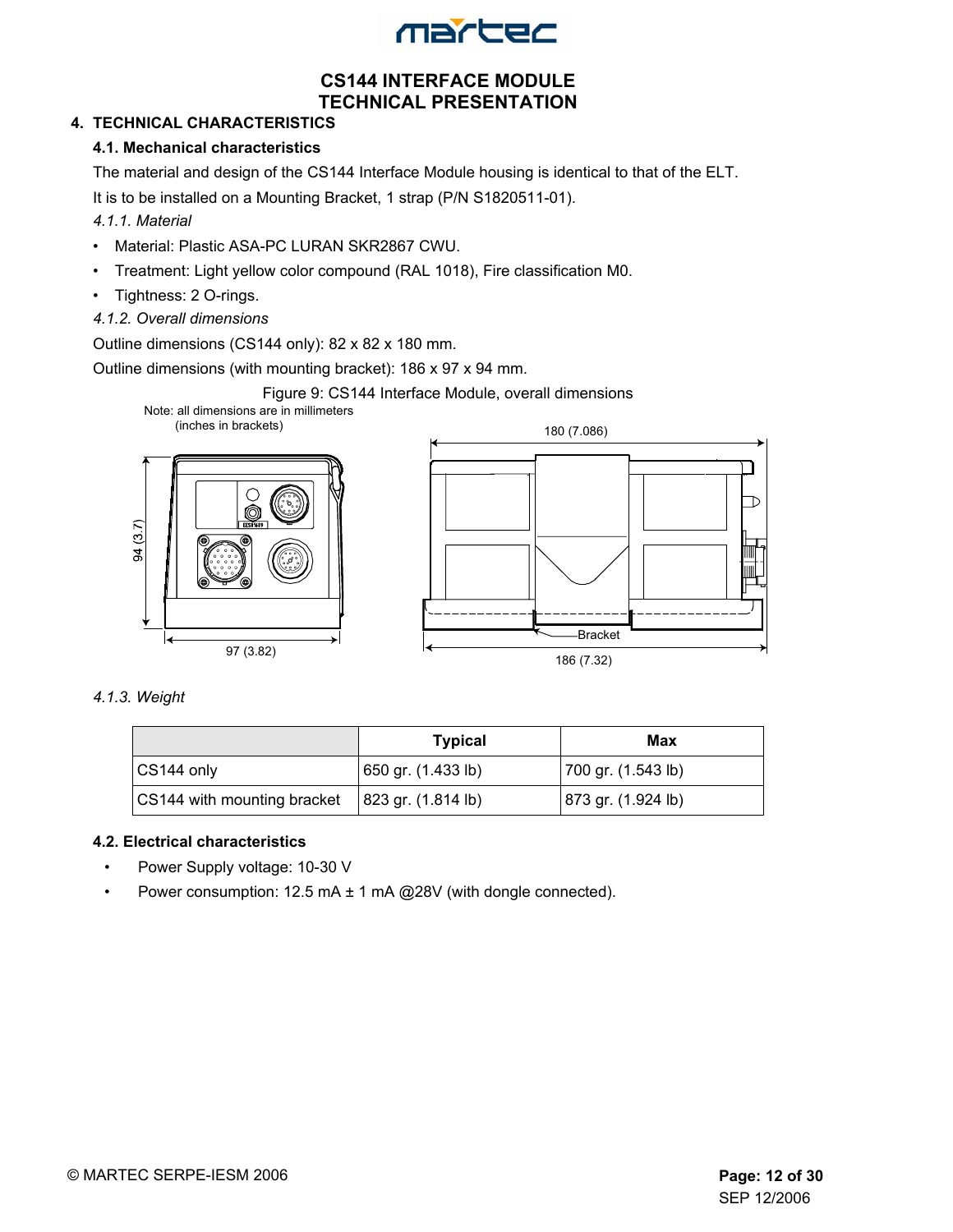

#### **4.3. Environmental characteristics**

| Environmental                                                                            | <b>Value</b>                                                                            | <b>Reference</b>                      |
|------------------------------------------------------------------------------------------|-----------------------------------------------------------------------------------------|---------------------------------------|
| Temperature & Altitude<br>- Operating temperature<br>- Storage temperature<br>- Altitude | - $55^{\circ}$ C to + $70^{\circ}$ C<br>$-55^{\circ}$ C to + 85 $^{\circ}$ C<br>35000ft | DO160D / ED-14D section 4 category C2 |
| Temperature variation                                                                    | 5°C per minute                                                                          | DO160D / ED-14D section 5 category B  |
| Humidity                                                                                 |                                                                                         | DO160D / ED14D Section 6 category B   |
| Operational Shocks and<br><b>Crash Safety</b>                                            | 20G for 11 ms each axis                                                                 | DO160D / ED-14D section 7 category C  |
| Vibration                                                                                | 4.77 grms                                                                               | DO160D / ED-14D section 8 category U  |
| <b>Explosion Proofness</b>                                                               |                                                                                         | DO160D / ED14D section 9 category A   |
| Waterproofness                                                                           |                                                                                         | DO160D / ED14D section 10 category W  |
| Magnetic effect                                                                          | 1° variation, less than 30 cm of<br>equipment                                           | DO160D / ED14D section 15 category Z  |
| Power input                                                                              |                                                                                         | DO160D / ED14D section 16 category B  |
| Voltage spike                                                                            |                                                                                         | DO160D / ED14D section 17 category B  |
| Audio Frequency Induced<br>Susceptibility - Power inputs                                 |                                                                                         | DO160D / ED14D section 18 category B  |
| Induced signal susceptibility<br>on CS144 - ELT link                                     | Not applicable (length $<$ 1.5 m.)                                                      | DO160D / ED14D section 19 catergory Z |
| Radio Frequency<br>susceptibility                                                        | 20 V/m CW and SW                                                                        | DO160D / ED14D section 20 category U  |
| Equipment radiation                                                                      |                                                                                         | DO160D / ED14D section 21 category L  |
| Lightning induced transient<br>susceptibility                                            | See (1) below                                                                           | DO160D / ED14D section 22 category A1 |
| Electrostatic Discharge                                                                  |                                                                                         | DO160D / ED14D section 25 category A  |

(1) *Lightning tests according to DO160D Section 22, show that CS144 will continue to operate after lightning until the end of the flight as only the Input / Outputs to/from the dongle (J1) are damaged. However, the CS144 will show a failure when powered again for a next flight.*

### <span id="page-18-0"></span>**4.4. Reliability**

<span id="page-18-1"></span>4.4.1. MTBF

799.148 hours acording to UTEC 80-810.

NOTE: The environment and mission Profile used for the prediction is " Military Cargo" with the associated environmental factors, operating and non-operating periods and switching cycles . (For detailed definitions refer to UTE C 80-810 Chapter 8).

### <span id="page-18-2"></span>*4.4.2. Scheduled Maintenance*

The SMM must be replaced after 16000 FH. This operation must be carried out in the workshop and does not require any specific tools.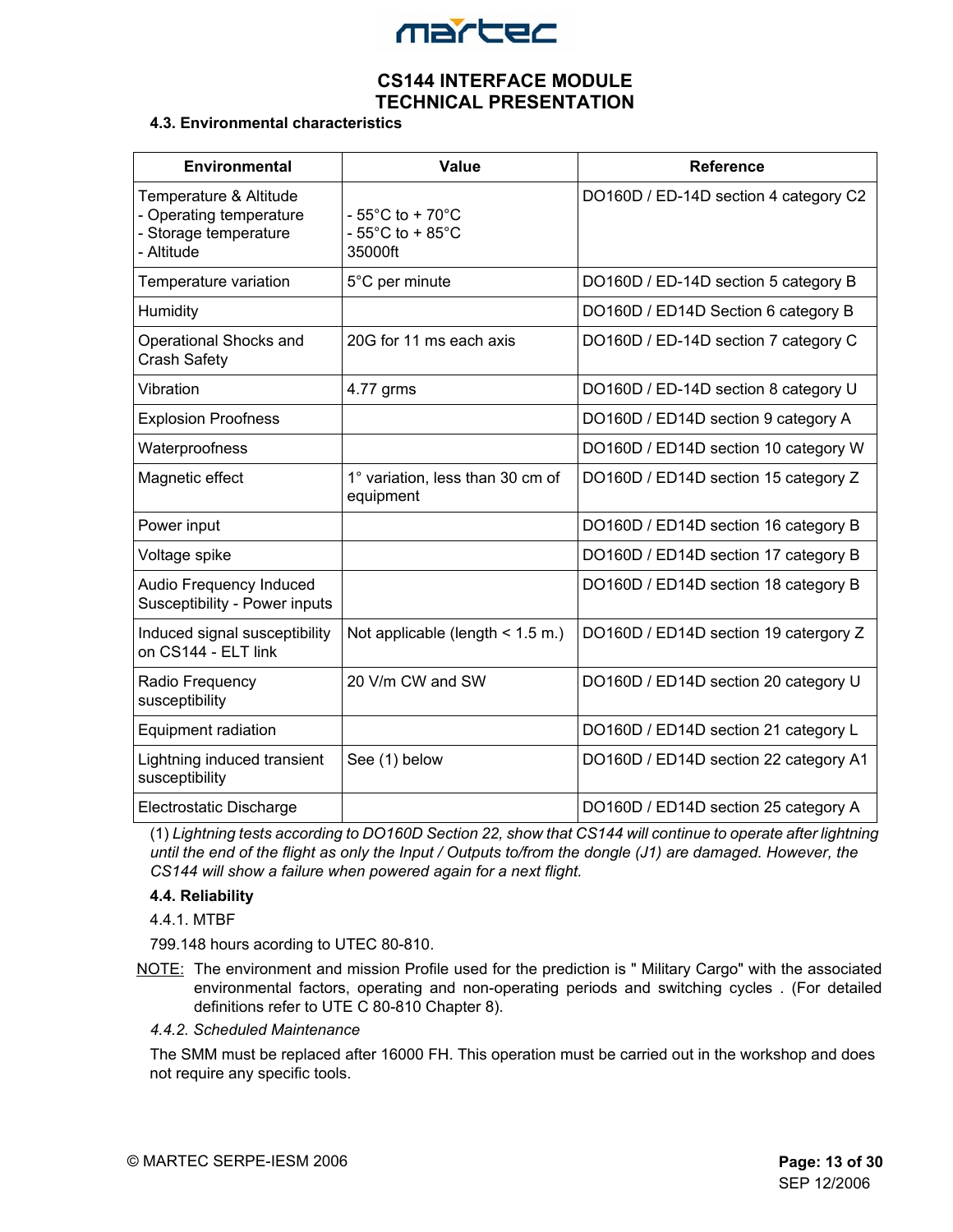

### <span id="page-19-0"></span>**5. INTERFACES**

#### <span id="page-19-1"></span>**5.1. Controls and connectors**

The following elements are to be found on the CS-144 Interface Module front panel:

(1) J1: DIN 12 connector for RCP/dongle connection,

(2) J2: DIN 12 connector for ELT connection,

(3) J3: 19 connector for navigation system and power supply connection,

(4) ON/OFF switch,

(5) LED used to monitor the power and to display the CS144 Interface Module working modes (position information availability).

According to the different working modes ([Refer to 3.4. Working modes\)](#page-15-0), the blinking modes of the LED are the following:

| Phase            | <b>LED ON</b> | <b>LED OFF</b> | Chronogram |
|------------------|---------------|----------------|------------|
| Update mode      | 300 ms        | 300 ms         |            |
| Transparent mode | 200 ms        | 800 ms         |            |
| Acquisition mode | 800 ms        | 300 ms         |            |
| Waiting mode     | Yes           | No             |            |
| Error mode       | 100 ms        | $100$ ms       |            |

Figure 10: CS144 Interface Module front panel

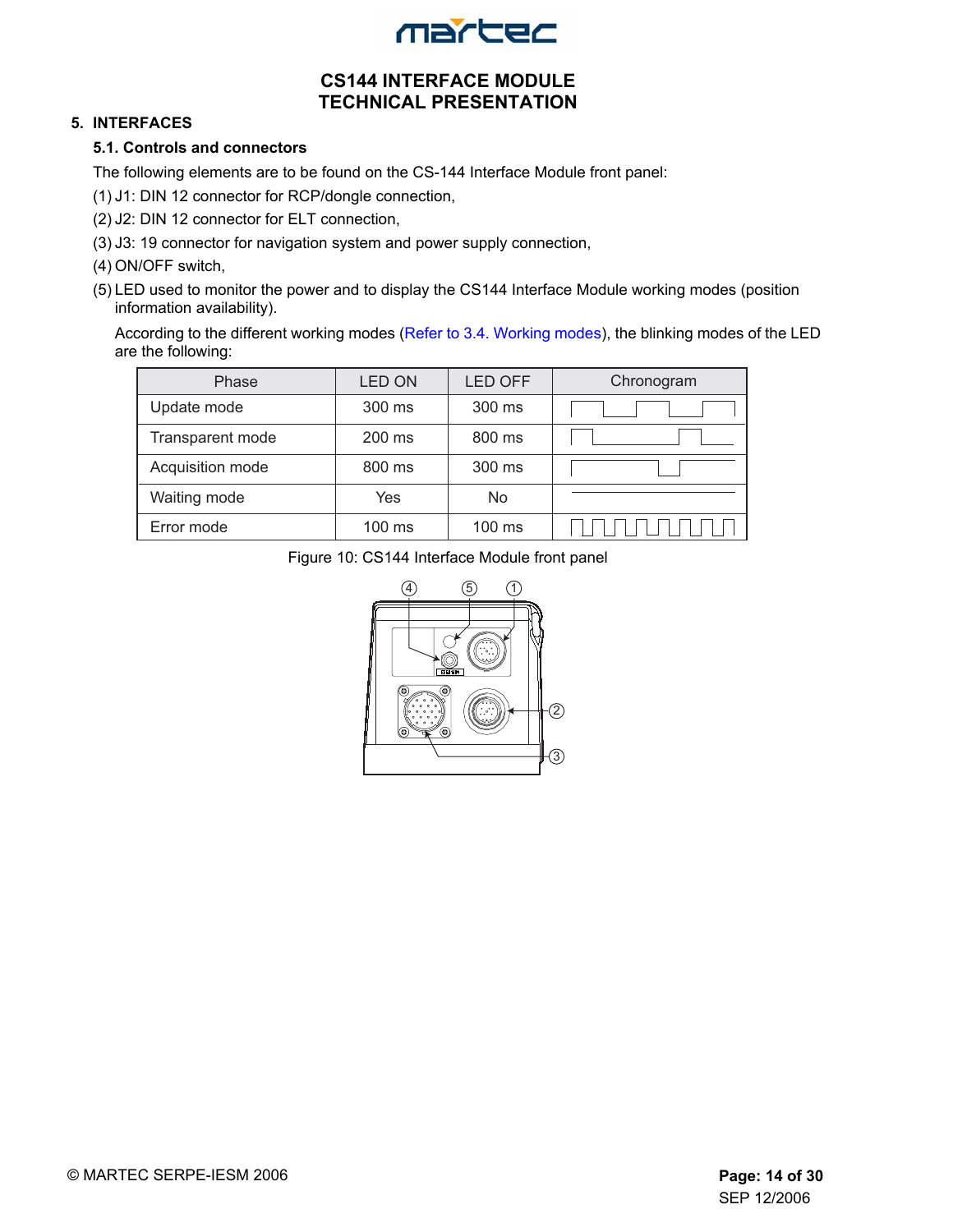

### <span id="page-20-0"></span>**5.2. Electrical interface**

#### <span id="page-20-1"></span>5.2.1. J1

This connector is dedicated for connection to a dongle or the RCP. The cable bundle between CS144 Interface Module and RCP requires to be shielded. The required wires are AWG24.

| Receptacle         |                                                     |  |
|--------------------|-----------------------------------------------------|--|
|                    | Standard designation   DIN 45321 - Female - 12 Pts  |  |
| Number of contacts | 12                                                  |  |
|                    | Supplier / Reference   BINDER / 680-4-09-0332-80-12 |  |

| <b>Mating connector type</b> |                                                   |  |
|------------------------------|---------------------------------------------------|--|
|                              | Standard designation   DIN 45321 - Male - 12 Pts  |  |
| Number of contacts           | 12                                                |  |
| Type of contacts             | Soldered                                          |  |
| Supplier / Reference         | SERPE / S1820514-XX (refer to compatibility list) |  |

Refer to Technical Presentation for relevant RCP precise information.

Table 1: J1 Pin-Out

| J1                                           | <b>PIN</b> | <b>Signal name</b>    | <b>Destination</b> | <b>I/O</b> |
|----------------------------------------------|------------|-----------------------|--------------------|------------|
|                                              | $J1-A$     | <b>RCP TEST/RESET</b> | <b>RCP</b>         |            |
|                                              | $J1-B$     | DONGLE Rx             | <b>DONGLE</b>      |            |
| Viewed from<br>back face of mating connector | $J1-C$     | <b>DONGLE Cs</b>      | <b>DONGLE</b>      | O          |
|                                              | $J1-D$     | <b>DONGLE SK</b>      | <b>DONGLE</b>      | O          |
| 99 O FO                                      | $J1-E$     | <b>DONGLE Tx</b>      | <b>DONGLE</b>      | $\Omega$   |
| $D_{\rm O}$<br>∩Μ<br>ಗ∩                      | $J1-F$     | <b>DONGLE ALE2P</b>   | <b>DONGLE</b>      | $\circ$    |
|                                              | $J1-G$     | <b>RCP COMMON</b>     | <b>RCP</b>         | O          |
|                                              | $J1-H$     | <b>RCP BUZZER</b>     | <b>RCP</b>         | O          |
|                                              | $J1-J$     | <b>RCP LED</b>        | <b>RCP</b>         | $\Omega$   |
|                                              | $J1-K$     | <b>RCP ON</b>         | <b>RCP</b>         |            |
|                                              | $J2-L$     | <b>DONGLE GND</b>     | <b>DONGLE</b>      | $\Omega$   |
|                                              | $J1-M$     | N/C                   |                    |            |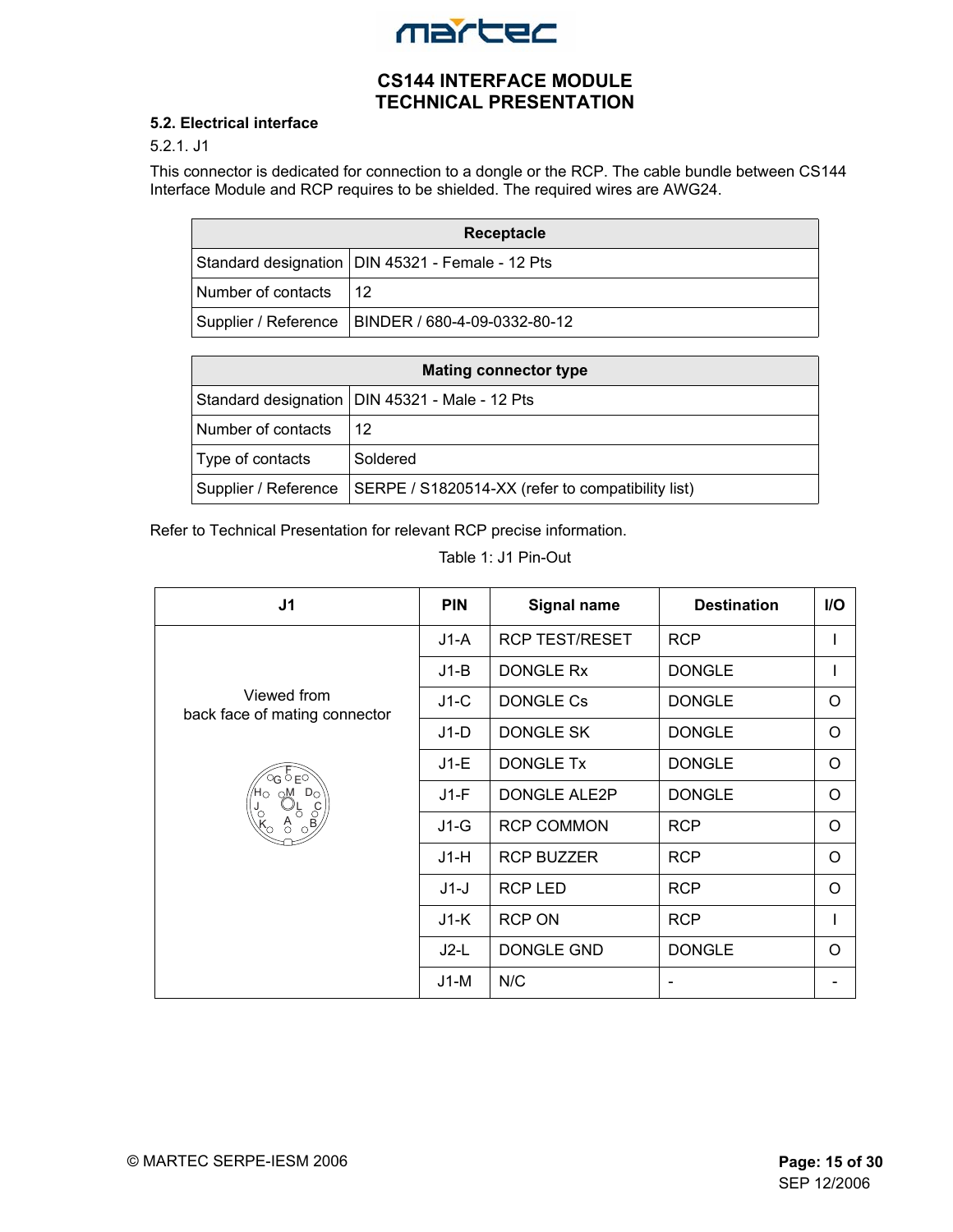

### <span id="page-21-0"></span>*5.2.2. J2.*

 $\mathbf{I}$ 

This connector is dedicated for connection to the ELT.

| Receptacle         |                                                   |  |
|--------------------|---------------------------------------------------|--|
|                    | Standard designation   DIN 45321 - Male - 12 Pts  |  |
| Number of contacts | 12                                                |  |
|                    | Supplier / Reference   BINDER / 680-09-0331-80-12 |  |

| <b>Mating connector type</b> |                                                    |  |
|------------------------------|----------------------------------------------------|--|
|                              | Standard designation   DIN 45321 - Female - 12 Pts |  |
| Number of contacts           | l 12                                               |  |
|                              | Supplier / Reference   BINDER / 680-09-0330-00-12  |  |

The cable bundle between CS144 Interface Module and ELT has a maximum length of 0.45 meter (17.71 inches). This cable is part of the CS144 Interface Module.

IMPORTANT: Any modification of the cable or use of any third party invalidates the manufacturer guarantee.

| J2                                                        | <b>PIN</b> | <b>Signal name</b>    | <b>Destination</b> | I/O      |
|-----------------------------------------------------------|------------|-----------------------|--------------------|----------|
|                                                           | $J2-A$     | <b>RCP TEST/RESET</b> | <b>ELT</b>         | O        |
|                                                           | $J2-B$     | DONGLE Rx             | <b>ELT</b>         | O        |
| Viewed from<br>back face of mating connector              | $J2-C$     | DONGLE Cs             | <b>ELT</b>         |          |
|                                                           | $J2-D$     | <b>DONGLE SK</b>      | <b>ELT</b>         | L        |
| 9Ġ                                                        | $J2-E$     | <b>DONGLE Tx</b>      | <b>ELT</b>         |          |
| $\circ$ H<br>OD<br>Mо<br>$\mathbf{c}_\mathrm{o}$<br>്     | $J2-F$     | <b>DONGLE ALE2P</b>   | <b>ELT</b>         |          |
| $\mathcal{B}_{\mathrm{O}}$<br>$\sigma_{\rm K}$<br>$\beta$ | $J2-G$     | <b>RCP COMMON</b>     | <b>ELT</b>         |          |
|                                                           | $J2-H$     | <b>RCP BUZZER</b>     | <b>ELT</b>         |          |
|                                                           | J2-J       | <b>RCP LED</b>        | <b>ELT</b>         |          |
|                                                           | $J2-K$     | <b>RCP ON</b>         | <b>ELT</b>         | $\Omega$ |
|                                                           | $J2-L$     | DONGLE GND            | <b>ELT</b>         |          |
|                                                           | $J2-M$     | N/C                   |                    |          |

#### Table 2: J2 Pin-Out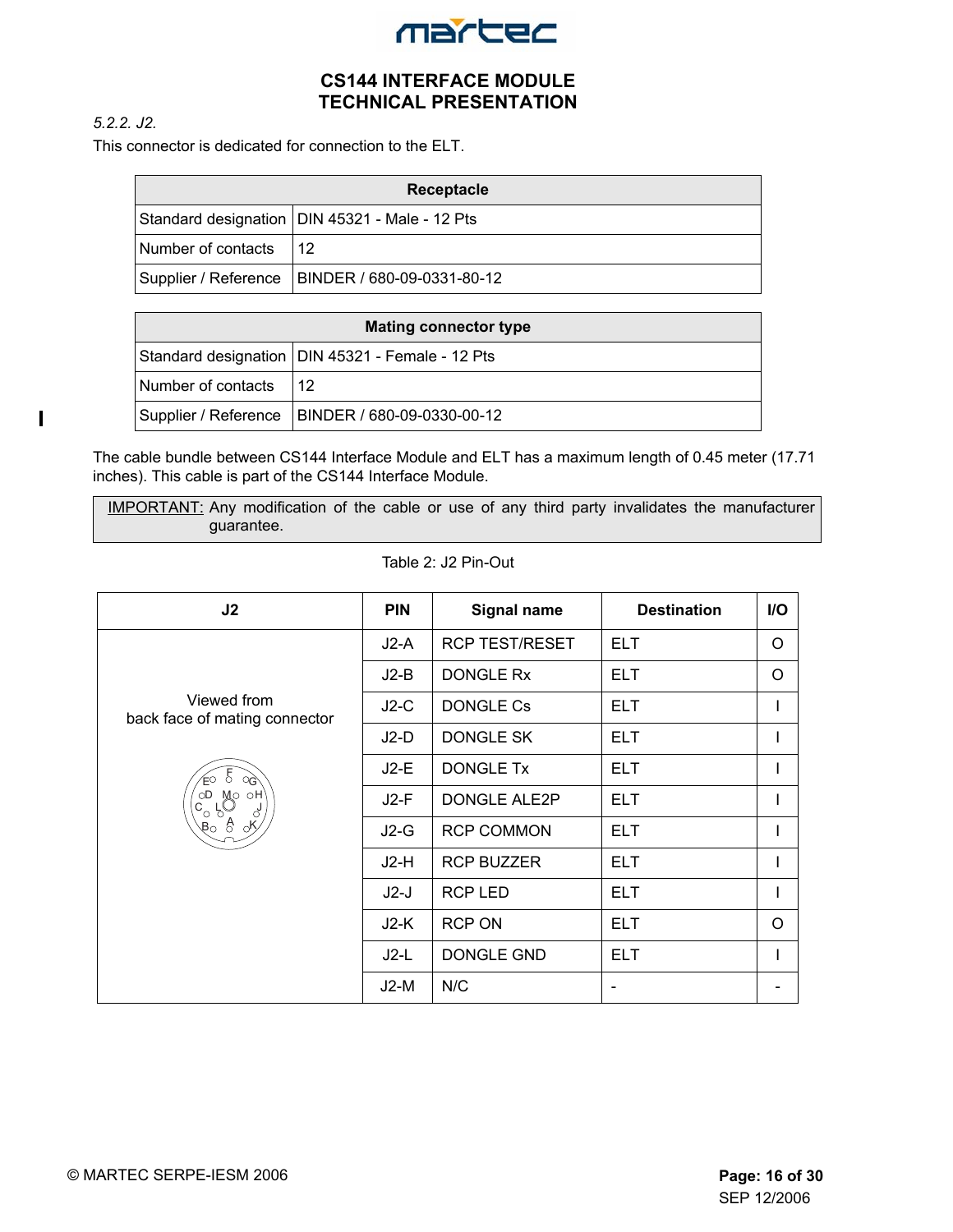

### <span id="page-22-0"></span>*5.2.3. J3*

This connector is dedicated for connection to a navigation system and for connection to the A/C power supply. The cable bundle requires to be shielded.

| Receptacle         |                                                        |  |
|--------------------|--------------------------------------------------------|--|
|                    | Standard designation   NAS1599 - Male - 19 Pts         |  |
| Number of contacts | l 19                                                   |  |
|                    | Supplier / Reference   FCI SOURIAU / 851 02 R 1419 P50 |  |

|                    | <b>Mating connector type</b>                           |  |  |  |  |  |  |
|--------------------|--------------------------------------------------------|--|--|--|--|--|--|
|                    | Standard designation   NAS1599 - Female - 19 Pts       |  |  |  |  |  |  |
| Number of contacts | 19                                                     |  |  |  |  |  |  |
| Type of contacts   | Crimped                                                |  |  |  |  |  |  |
|                    | Supplier / Reference   FCI SOURIAU / 851 06 R 1419 S50 |  |  |  |  |  |  |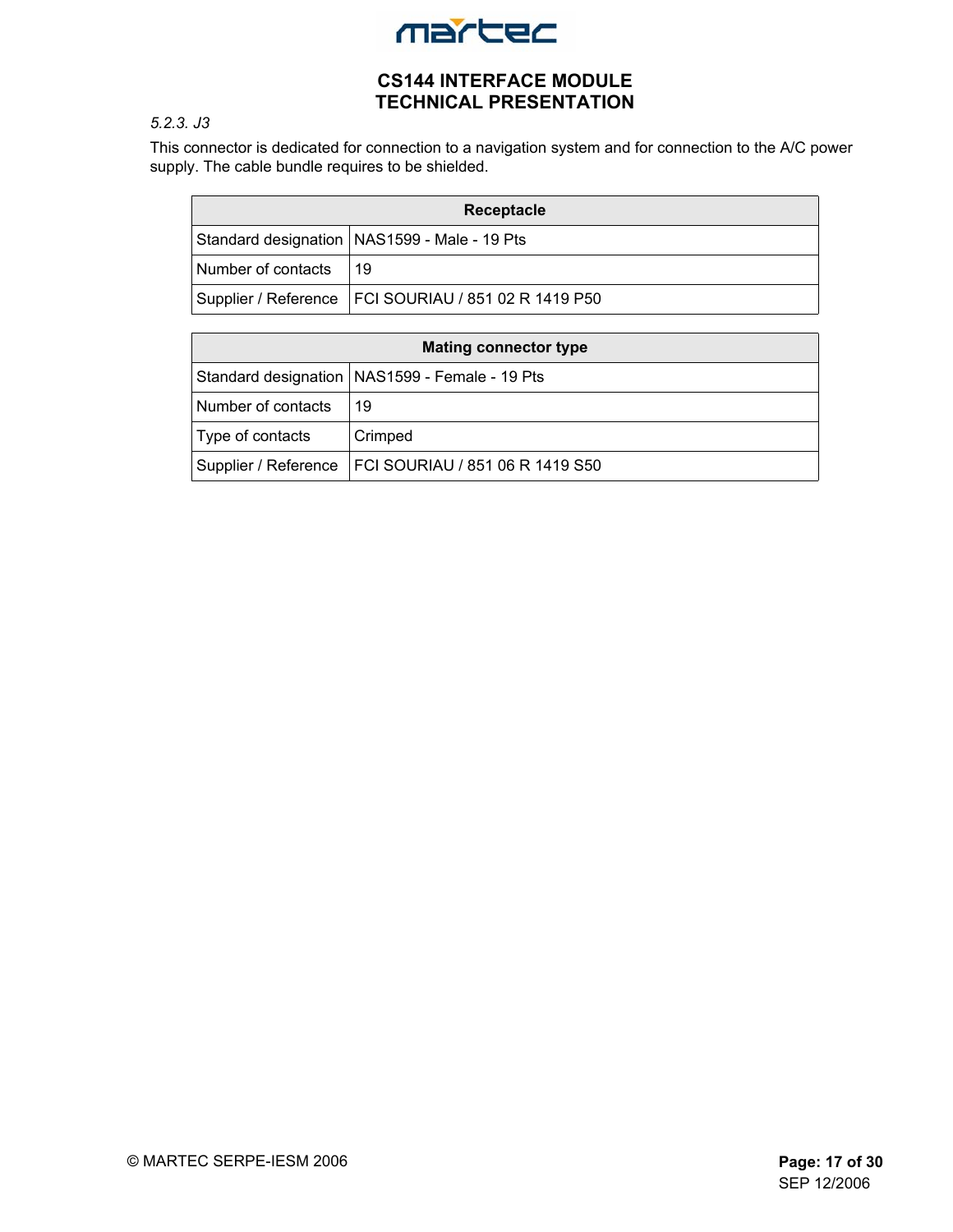

Table 3: J3 Pin-Out

| J3                                                                                                                                                                                                                                                                                                                              | PIN    | <b>Signal name</b>                   | <b>Destination</b> | I/O          |
|---------------------------------------------------------------------------------------------------------------------------------------------------------------------------------------------------------------------------------------------------------------------------------------------------------------------------------|--------|--------------------------------------|--------------------|--------------|
|                                                                                                                                                                                                                                                                                                                                 | $J3-A$ | RS Tx1                               | Nav equipment      | $\circ$      |
|                                                                                                                                                                                                                                                                                                                                 | $J3-B$ | RS Tx2                               | Nav equipment      | O            |
|                                                                                                                                                                                                                                                                                                                                 | $J3-C$ | <b>RS GND</b>                        | Nav equipment      | O            |
|                                                                                                                                                                                                                                                                                                                                 | $J3-D$ | <b>PWR GND</b>                       | A/C PS             | T            |
|                                                                                                                                                                                                                                                                                                                                 | $J3-E$ | PROTOCOL GND <sup>(1)</sup>          | $J3-F$             |              |
| Viewed from<br>back face of mating                                                                                                                                                                                                                                                                                              | $J3-F$ | PROTOCOL <sup>(1)</sup>              | $J3-E$             |              |
| connector                                                                                                                                                                                                                                                                                                                       | $J3-G$ | $11^{(2)}$                           |                    | T            |
|                                                                                                                                                                                                                                                                                                                                 | $J3-H$ | 12                                   |                    | I            |
|                                                                                                                                                                                                                                                                                                                                 | $J3-J$ | $13^{(3)}$                           |                    | $\mathsf{I}$ |
| $\begin{pmatrix} 1 & 0 & 0 & 0 \\ 0 & 0 & 0 & 0 \\ 0 & 0 & 0 & 0 \\ 0 & 0 & 0 & 0 \\ 0 & 0 & 0 & 0 \\ 0 & 0 & 0 & 0 \\ 0 & 0 & 0 & 0 \\ 0 & 0 & 0 & 0 \\ 0 & 0 & 0 & 0 \\ 0 & 0 & 0 & 0 \\ 0 & 0 & 0 & 0 \\ 0 & 0 & 0 & 0 \\ 0 & 0 & 0 & 0 \\ 0 & 0 & 0 & 0 \\ 0 & 0 & 0 & 0 \\ 0 & 0 & 0 & 0 \\ 0 & 0 & 0 & 0 \\ 0 & 0 & 0 & $ | $J3-K$ | <b>ARINC Rx1 (Positive</b><br>input) | Nav equipment      | I            |
|                                                                                                                                                                                                                                                                                                                                 | $J3-L$ | <b>ARINC Rx2 (Negative</b><br>input) | Nav equipment      | T            |
|                                                                                                                                                                                                                                                                                                                                 | $J3-M$ | <b>PWR Vdc</b>                       | Nav equipment      | T            |
|                                                                                                                                                                                                                                                                                                                                 | $J3-N$ | $ 4\rangle$                          |                    | T            |
|                                                                                                                                                                                                                                                                                                                                 | $J3-P$ | <b>ARINC PARITY</b>                  | Nav equipment      | I            |
|                                                                                                                                                                                                                                                                                                                                 | $J3-R$ | <b>ARINC PARITY GND</b>              | Nav equipment      | I            |
|                                                                                                                                                                                                                                                                                                                                 | $J3-S$ | RS Rx1                               | Nav equipment      | T            |
|                                                                                                                                                                                                                                                                                                                                 | $J3-T$ | RS <sub>Rx2</sub>                    | Nav equipment      | I            |
|                                                                                                                                                                                                                                                                                                                                 | $J3-U$ | TER RS41                             | Nav equipment      | T            |
|                                                                                                                                                                                                                                                                                                                                 | $J3-V$ | TER RS42                             | Nav equipment      | I            |

(1) RS version

- RS232: PROTOCOL (J3-F) is strapped to PROTOCOL GND (J3-E). Data are received on RS Rx1 (J3-S) and transmitted on RS Tx1 (J3-A). The reference ground is RS GND (J3-C).
- RS422: PROTOCOL (J3-F) and PROTOCOL GND (J3-E) are not strapped. Data are received on RS Rx1 (J3-S) / RS Rx2 (J3-T) and transmitted on RS Tx1 (J3-A) / RS Tx2 (J3-B).
- (2) I1: ELT activation (if connected to ground).
- (3) I3: ELT test or reset (if connected to ground).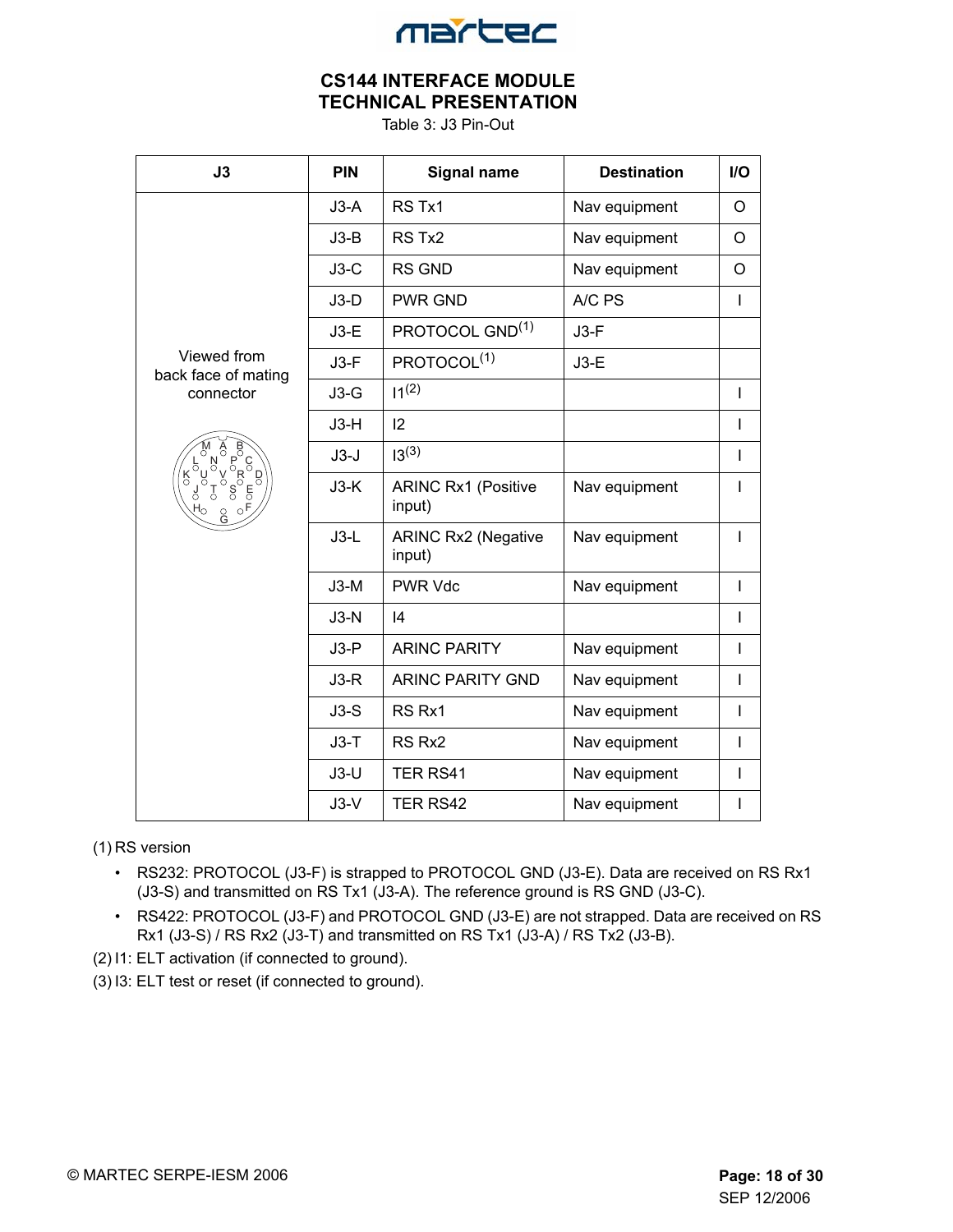

#### <span id="page-24-0"></span>**6. INSTALLATION AND OPERATION PROCEDURE**

NOTE: For ELT installation procedure, refer to relevant installation manual.

#### <span id="page-24-1"></span>**6.1. Installation**

<span id="page-24-2"></span>*6.1.1. Bracket*

- Determine the location of the CS144 close to the ELT.
	- Distance between the ELT front face and the CS144 front face must be less than 45 cm (17.71 in).
	- Ensure that the bundle to the RCP is long enough to be connected to the CS144.
- Unlike the ELT, the CS144 Interface Module can be installed irrespective of direction of flight.
- Drill 4 holes  $\emptyset$  6 mm in the aircraft structure according to "Drilling mask". Holes 4,5,6,7 shall be preferred.
- Fix the bracket with the 4 screws and nylstop nuts supplied.
- Mount the CS144 Interface Module on the bracket.
- Fasten the Velcro® strap tightly.

#### Figure 11: CS144 Interface Module, mounting bracket



#### <span id="page-24-3"></span>*6.1.2. Connection*

- Connect CS144 (J2) to ELT (J1) with cable supplied.
- Connect dongle to CS144 (J1).

NOTE: the CS144 Interface Module bypasses the RCP signals.

• Connect aircraft power supply and NAV to CS144 (J3).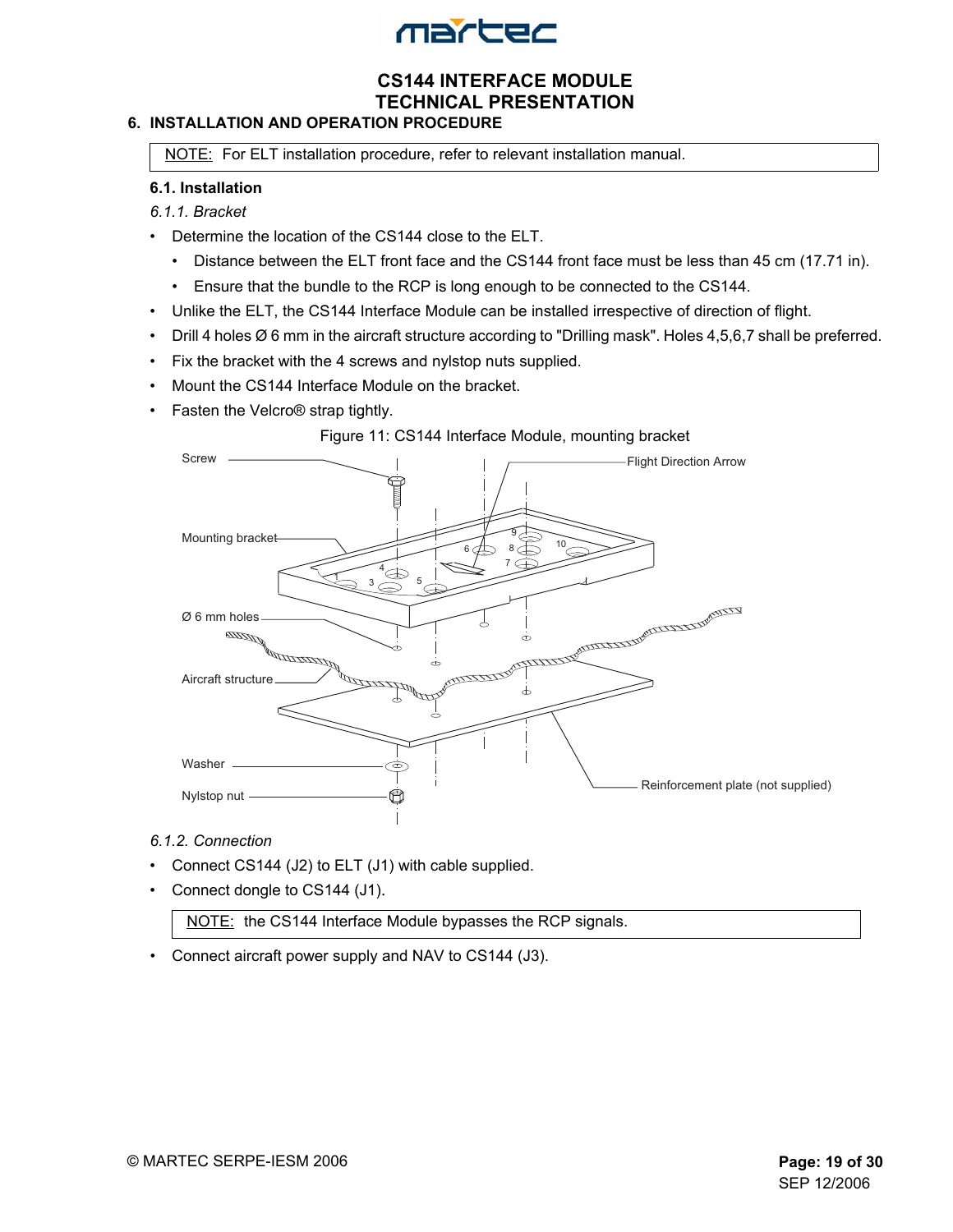

### <span id="page-25-0"></span>**6.2. Operation**

<span id="page-25-1"></span>*6.2.1. First power up*

- Perform ELT self-test (switch to position ARM) without connecting the ELT to CS144.
- Self-test result should be "ELT not programmed" (3+4 flashes).
- Switch ELT back to OFF.
- Connect ELT to CS144.
- Switch CS144 On.
- CS144 LED should flash every second during one minute (short flash).
- During this period, switch ELT to ARM.
- Self-test should be OK (one long flash).
- At the end of the this period, check that CS144 LED stops blinking and remains ON.

NOTE: This procedure must be carried out for any new installation and in case of ELT replacement.

### <span id="page-25-2"></span>*6.2.2. Power ON/OFF*

The A/C power supply can be switched off and on (circuit breaker) without any prior action on CS144 ON/ OFF switch.

In case of power failure, the CS144 Interface Module will automatically reboot when power is back.

### <span id="page-25-3"></span>**6.3. Trouble shooting**

- Should the CS144 Interface Module be faulty (fast LED blinks),
	- check that NAV equipment is working correctly,
	- check connection to NAV equipment,
	- check connection to ELT.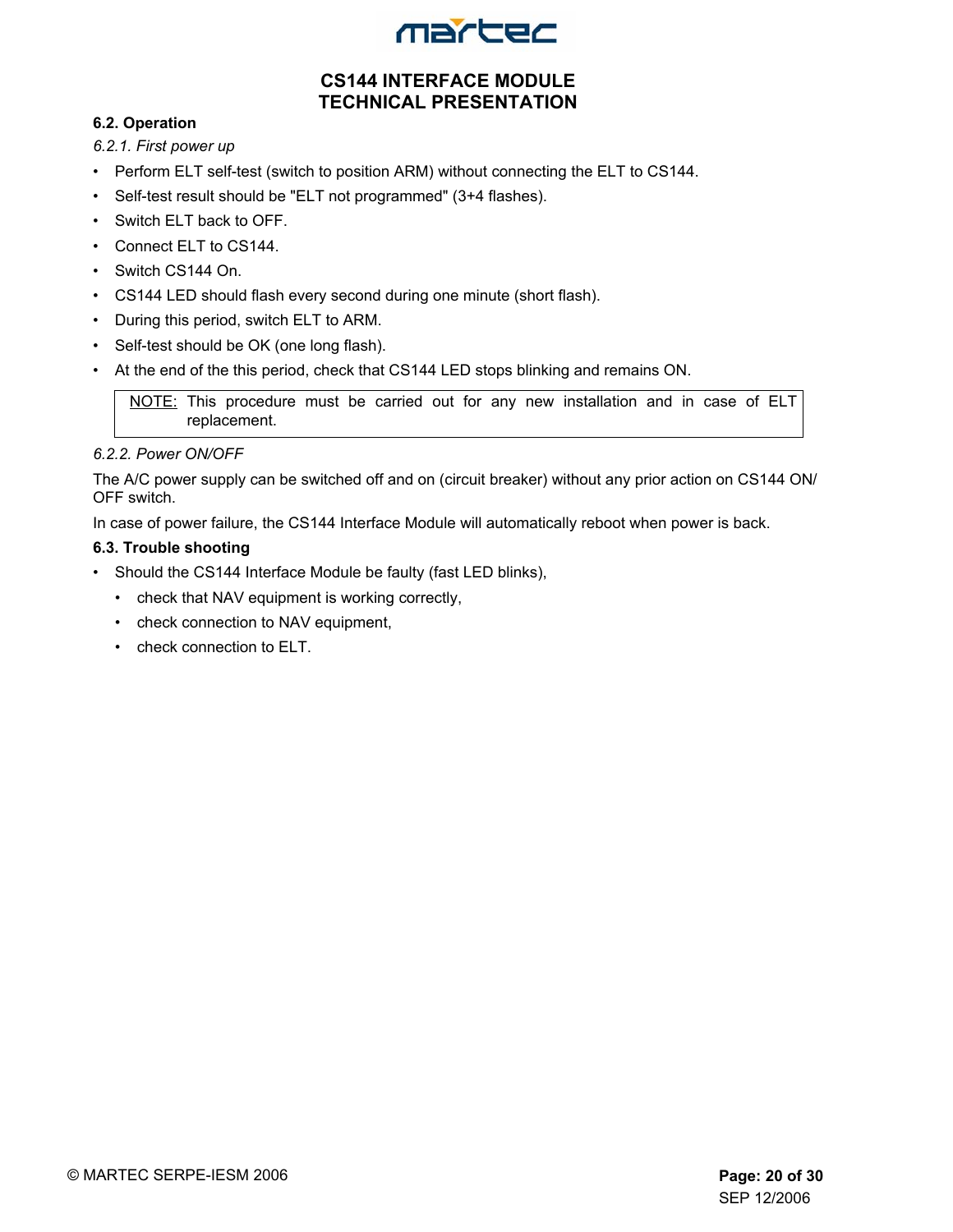

### <span id="page-26-0"></span>**7. COMPATIBILITY**

### <span id="page-26-1"></span>**7.1. ELT system**

| <b>ELT</b>         |                         |                   |
|--------------------|-------------------------|-------------------|
| KANNAD 406 ATP     | S1819502-02             | I SERPE-IESM      |
| KANNAD 406 ATP-M   | S1818502-02             | I SERPE-IESM      |
| KANNAD 406 AP      | S1820502-02             | l SERPE-IESM      |
| KANNAD 406 AF      | S1821502-02             | <b>SERPE-IESM</b> |
| KANNAD 406 AF-H    | S1822502-02             | SERPE-IESM        |
| KANNAD 406 AF (6D) | S <sub>1821502-06</sub> | SERPE-IESM        |

| <b>Remote control panels</b> |             |                   |
|------------------------------|-------------|-------------------|
| <b>RC100 (Kit)</b>           | S1820513-03 | <b>SERPE-IESM</b> |
| <b>RC110 (Kit)</b>           | S1820513-06 | SERPE-IESM        |
| <b>RC150 (Kit)</b>           | S1820513-07 | SERPE-IESM        |
| <b>RC160 (Kit)</b>           | S1820513-08 | <b>SERPE-IESM</b> |
| RC200                        | S1820513-11 | SERPE-IESM        |
| <b>RC200-NVG</b>             | S1820513-14 | <b>SERPE-IESM</b> |
| RC300                        | S1820513-09 | <b>SERPE-IESM</b> |
| <b>RC300-NVG</b>             | S1820513-10 | SERPE-IESM        |
| RC400                        | S1820513-05 | SERPE-IESM        |
| RC500-320                    | S1820513-02 | <b>SERPE-IESM</b> |

| <b>Dongles</b>               |                        |  |
|------------------------------|------------------------|--|
| Programming dongle           | S1820514-01 SERPE-IESM |  |
| Programming dongle A320      | S1820514-04 SERPE-IESM |  |
| Programming dongle A330 A340 | S1820514-05 SERPE-IESM |  |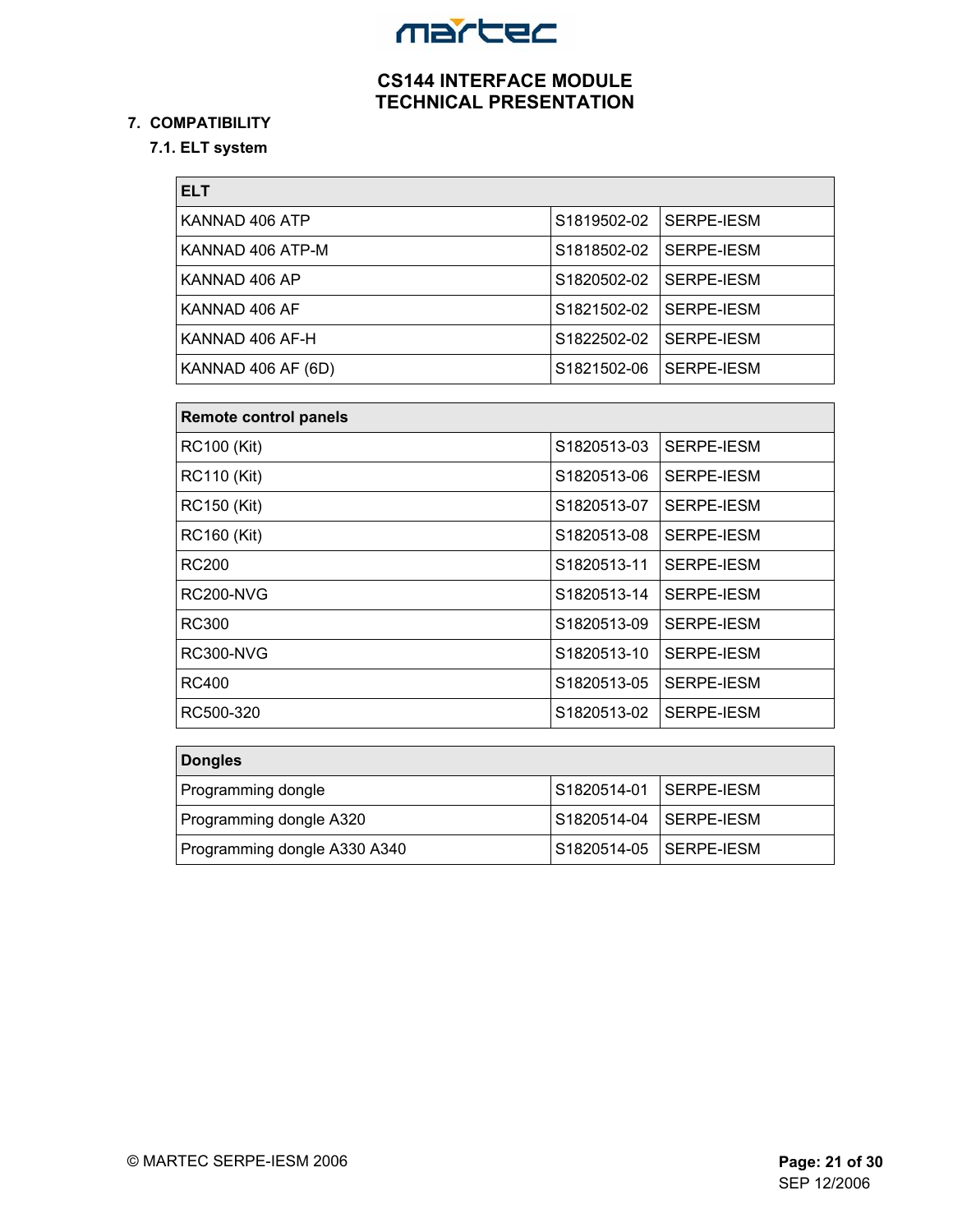

### <span id="page-27-0"></span>**7.2. NAV equipment**

### <span id="page-27-1"></span>*7.2.1. CS144-RS*

Hardware

- RS232 (J3-S; J3-C; J3-A).
- RS422 (J3-S; J3-T; J3-A; J3-B).
- Without parity check (8 bits of data).

Decoded Protocol (software)

• NMEA 0183 (label GPGGA).

The NMEA 0183 Standard defines electrical signal requirements, data transmission protocol, timing and specific sentence formats for a 4800 baud serial data bus.

NMEA is a standard protocol for interfacing navigational devices, e.g. GPS and DGPS receivers. It is based on the RS232 interface.

NMEA informations are transmitted from a 'talker' device to a 'listener' device in 'sentences' with a maximum length of 80 characters. Each NMEA sentence starts with '\$' and ends with [CR][LF]. The GPGGA frame is used and detailed in the example hereunder.

The following table contains the values for the following example:

### **\$GPGGA**,**161229.487**,**3723.2475**,**N**,**12158.3416**,**W**,**1**,**07**,**1.0**,**9.0**,**M**, , , ,**0000\*18**

| <b>Name</b>                     | <b>ASCII String</b> |                | <b>Units</b> | <b>Description</b>                           |
|---------------------------------|---------------------|----------------|--------------|----------------------------------------------|
|                                 | <b>Format</b>       | <b>Example</b> |              |                                              |
| Message ID                      | string              | \$GPGGA        |              | GGA protocol header                          |
| <b>UTC Time</b>                 | hhmmss.sss          | 161229.487     |              | Current time                                 |
| Latitude                        | dddmm.mmmm          | 3723.2475      |              | Degrees + minutes                            |
| N/S Indicator                   | character           | N              |              | $N =$ north or $S =$ south                   |
| Longitude                       | dddmm.mmmm          | 12158.3416     |              | Degrees + minutes                            |
| E/W indicator                   | character           | W              |              | $E =$ east or $W =$ west                     |
| Position Fix indicator          | 1digit              | 1              |              | See (1) hereunder                            |
| Satellites Used                 | numeric             | 07             |              | Range 0 to 12                                |
| <b>HDOP</b>                     | numeric             | 1.0            |              | <b>Horizontal Dilution of Precision</b>      |
| <b>MSL Altitude</b>             | numeric             | 9.0            | meters       |                                              |
| Units                           | character           | M              |              | Stands for "meters"                          |
| Geoid Separation                | blank               |                |              | Not used                                     |
| Units                           | blank               | M              |              | Stands for "meters"                          |
| Age of Differential Corrections | numeric             |                | second       | Blank (Null) fields when<br>DGPS is not used |
| Diff. Reference Station ID      | numeric             | 0000           |              |                                              |
| Checksum                        | hexadecimal         | $*18$          |              |                                              |
| $<$ CR> $<$ LF>                 |                     |                |              | End of message                               |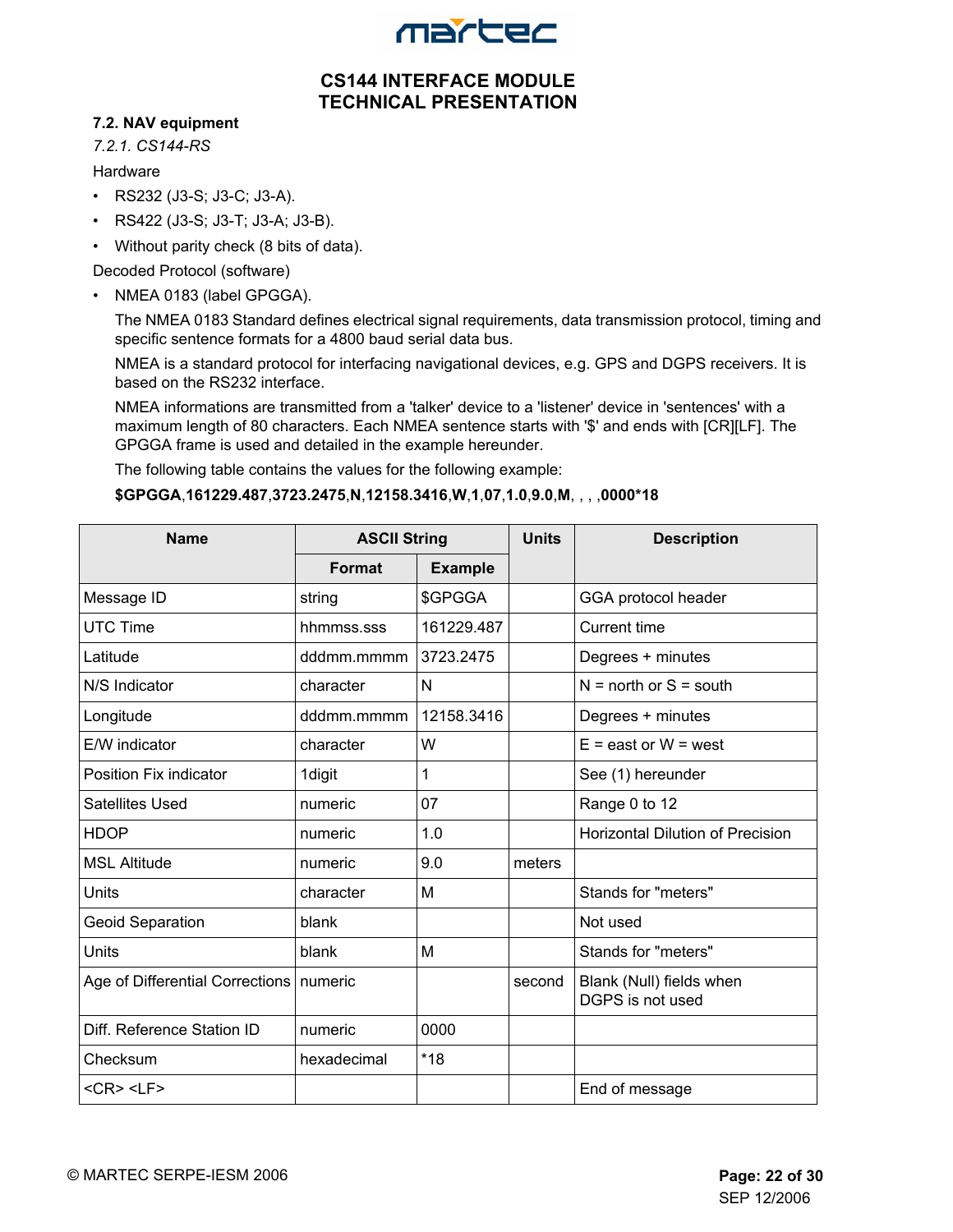

(1) GGA position fix indicator:

- 0: Fix not available or invalid.
- 1: GPS SPS Mode. Fix Valid.
- 2: Differential GPS. GPS SPS Mode. Fix Valid.
- 3: GPS PPS Mode. Fix Valid.
- ARNAV format (Label A and B)

Data messages begin with an ASCII Start of Text (STX) character and end with an End of Text (ETX) character. A single alphabetic character preceeds each data element. The data output format is as follows:

<STX> <id> <dddd> <it> <id> <dddd> <it> ... <id> <dddd> <it> <ETX>

where:

- STX = ASCII Start of Text character
- id = Item Designator
- dddd = Item Data
- it = Item terminator  $(CR)$  or  $(CR)$  (LF)
- ETX = ASCII End of Text character

| <b>Item Designator</b> |   |  |     | <b>Item Data</b> |  |                      | <b>Description</b>                                                                                                |
|------------------------|---|--|-----|------------------|--|----------------------|-------------------------------------------------------------------------------------------------------------------|
|                        |   |  |     |                  |  | 1 2 3 4 5 6 7 8 9 10 |                                                                                                                   |
| A                      | s |  | d d | mmhh             |  |                      | Current latitude, where<br>s - N (north) or S (south)<br>dd - degrees<br>mm - minutes<br>hh hundredths of minutes |
| B                      | s |  |     | ddd mmhh         |  |                      | Current longitude, where<br>s - E (east) or W (west)<br>ddd - degrees<br>mm - minutes<br>hh hundredths of minutes |

CS144 has been tested with the following GPS receivers:

- HONEYWELL KLN90/KLN94.
- GARMIN GNS430/GNS530.
- TRIMBLE TNL2101 I/O Approach Plus.

<span id="page-28-0"></span>*7.2.2. CS144-A*

• ARINC Bus

ARINC 429 is a point to point protocol. There can be only one transmitter on a wire pair. The transmitter is always transmitting either 32-bit data words or the NULL state. There is at least one receiver on a wire pair; there may be up to 20.

In most cases, an ARINC message consists of a single data word. The label field of the word defines the type of data that is contained in the rest of the word.

• Speed

The CS144 Interface Module automatically high and low speed.

• ARINC 429 word format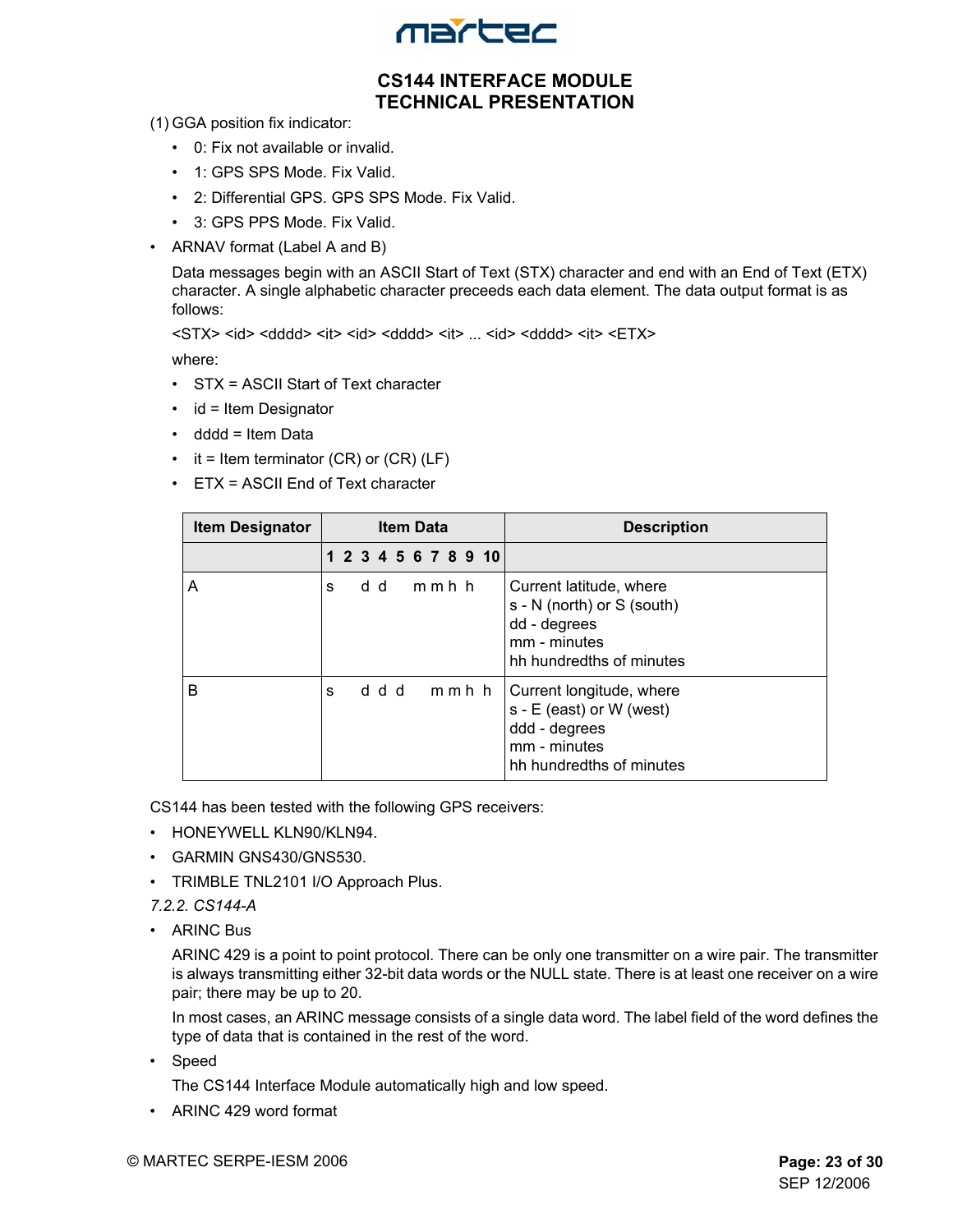

ARINC data words are always 32 bits and typically use the format shown below which includes five primary fields, namely Parity, SMM, Data, SDI, and Label. ARINC convention numbers the bits from 1 (LSB) to 32 (MSB).

Figure 12: Generalized ARINC Word Format

|     | 32 31 30 29 |            |  |      |           | $11$   10  9 | ◢     |
|-----|-------------|------------|--|------|-----------|--------------|-------|
| l D | <b>SMM</b>  | Data       |  | PAD- | Discretes | <b>SDI</b>   | LABEL |
|     |             | <b>MSB</b> |  |      | LSB       |              |       |

#### **Parity**

The MSB is always the parity bit for ARINC 429. Parity is normally set to odd except for certain tests.

#### **SSM**

Bits 31 and 32 contain the Sign/Status Matrix (SSM). This field contains hardware equipment condition, operational mode, or validity data content.

### **Data**

Bits 29 through 11 contain the data (latitude and longitude).

#### **SDI**

Used as data for labels 310 and 311.

#### **Label**

Bits 8 through 1 contain a label identifying the data type and the parameters associated with it.

The labels used by the CS144 Interface Module are:

- Octal label 310: Present Position Latitude.
- Octal label 311: Present Position Longitude.

### • Hardware

- ARINC 429 (J3-K and J3-L).
- Low speed / High speed selection : automatic.
- Parity check:
	- Without parity: strap between J3- P and J3-R.
	- Odd parity: no strap.
- Software
	- Label 310: Latitude.
	- Label 311: Longitude.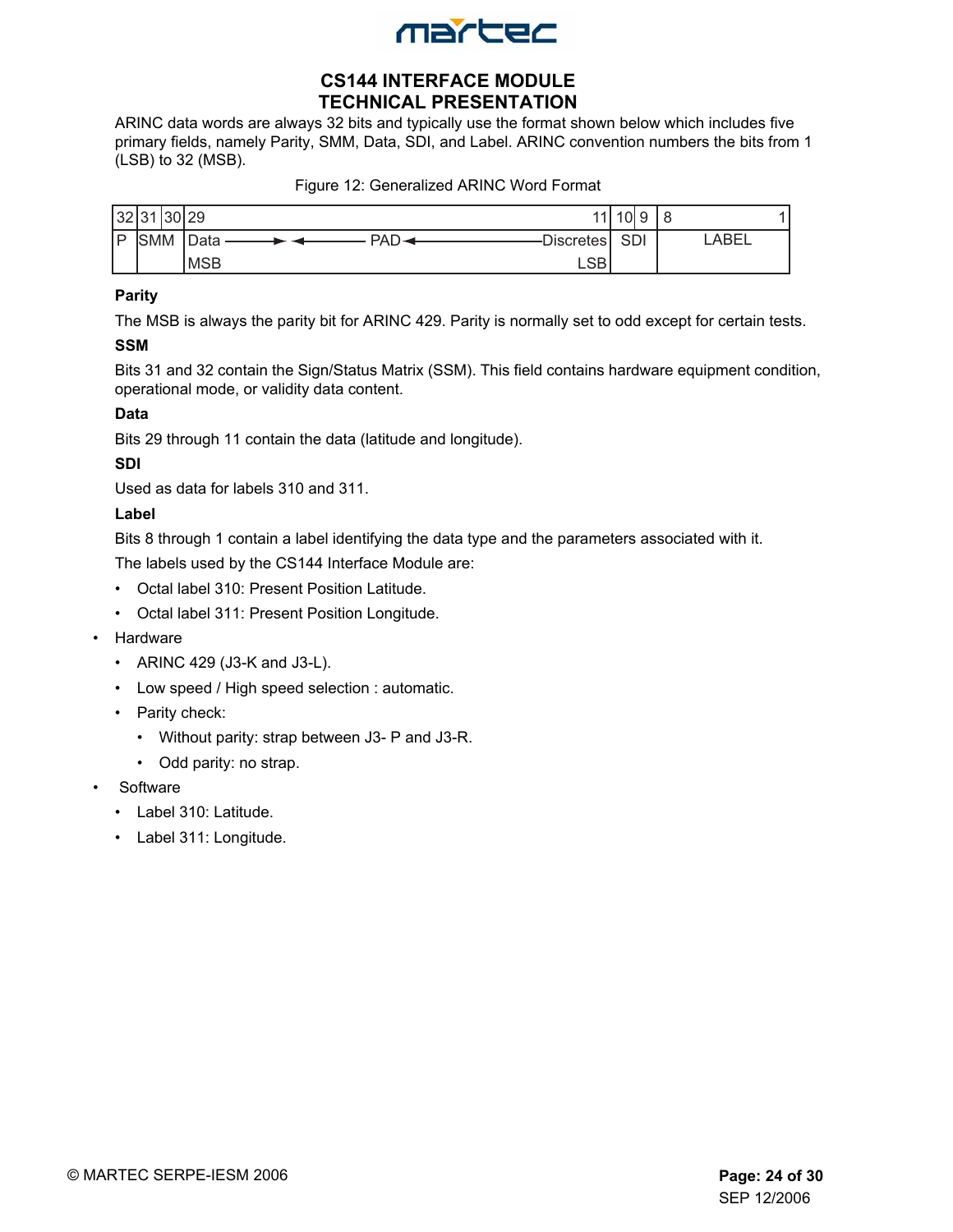

### <span id="page-30-0"></span>**7.3. Evolution**

| <b>Type</b>     | P/N          | Amdt | <b>Description of modification</b> |  |  |  |
|-----------------|--------------|------|------------------------------------|--|--|--|
| <b>CS144-RS</b> | S18225501-01 | A    | First issue                        |  |  |  |
|                 |              | B    | Add of ESD protection              |  |  |  |
|                 |              | C    | <b>ESD protection modification</b> |  |  |  |
|                 |              | D    | Embedded software update           |  |  |  |
|                 |              |      |                                    |  |  |  |
| <b>CS144-A</b>  | S18225501-02 | A    | First issue                        |  |  |  |
|                 |              | В    | Add of ESD protection              |  |  |  |
|                 |              | C    | ESD protection modification        |  |  |  |
|                 |              | D    | Embedded software update           |  |  |  |

#### <span id="page-30-1"></span>**8. QUALIFICATION**

This issue is written for J-TSO application to DGAC (French notified Airworthiness Authorities).

Subsequently, the manufacturer will apply for recognition of the J-TSO approval in other countries.

### <span id="page-30-2"></span>**8.1. Test reports**

The table hereunder gives references to the test reports carried out with the CS144 Interface Module.

| <b>Index</b> | Laboratory     | <b>Date</b> | Ref.                                                | <b>Title</b>                                      |
|--------------|----------------|-------------|-----------------------------------------------------|---------------------------------------------------|
| <b>BA</b>    | SERPE-IESM     | 17/10/2002  | DOC02357                                            | <b>Functional tests</b>                           |
| BB.          | SERPE-IESM     | 17/10/2002  | DOC02358                                            | Environmental test - Shocks and vibrations        |
| BC.          | SERPE-IESM     | 17/10/2002  | DOC02359                                            | Environmental test - Power input                  |
| <b>BD</b>    | <b>EMITECH</b> | 11/10/2002  | RQ-02-10501                                         | <b>EMC Test Report</b>                            |
| BE.          | <b>EMITECH</b> | 18/09/2002  | RQ-02-60717/A                                       | <b>Climatical Test Report</b>                     |
| ВF           | SERPE-IESM     | 15/11/02    | DOC02369                                            | Magnetic influence                                |
| <b>BG</b>    | SERPE-IESM     | 18/11/02    | DOC02370                                            | Software Description                              |
| BJ           | <b>EMITECH</b> | 25/03/03    | RQ-03-60250                                         | <b>Complementary Climatical Test Report</b>       |
| BK.          | TR-030301      | 31/03/03    | <b>Relex Software</b><br>Continental<br>Europe GmbH | <b>Reliability Prediction Report</b>              |
| <b>BM</b>    | <b>EMITECH</b> | 10/10/03    | RM-03-10653                                         | Lightning induced transient susceptibility report |
| BN           | <b>EMITECH</b> | 10/10/03    | RM-03-10653                                         | Electrostatic Discharge report                    |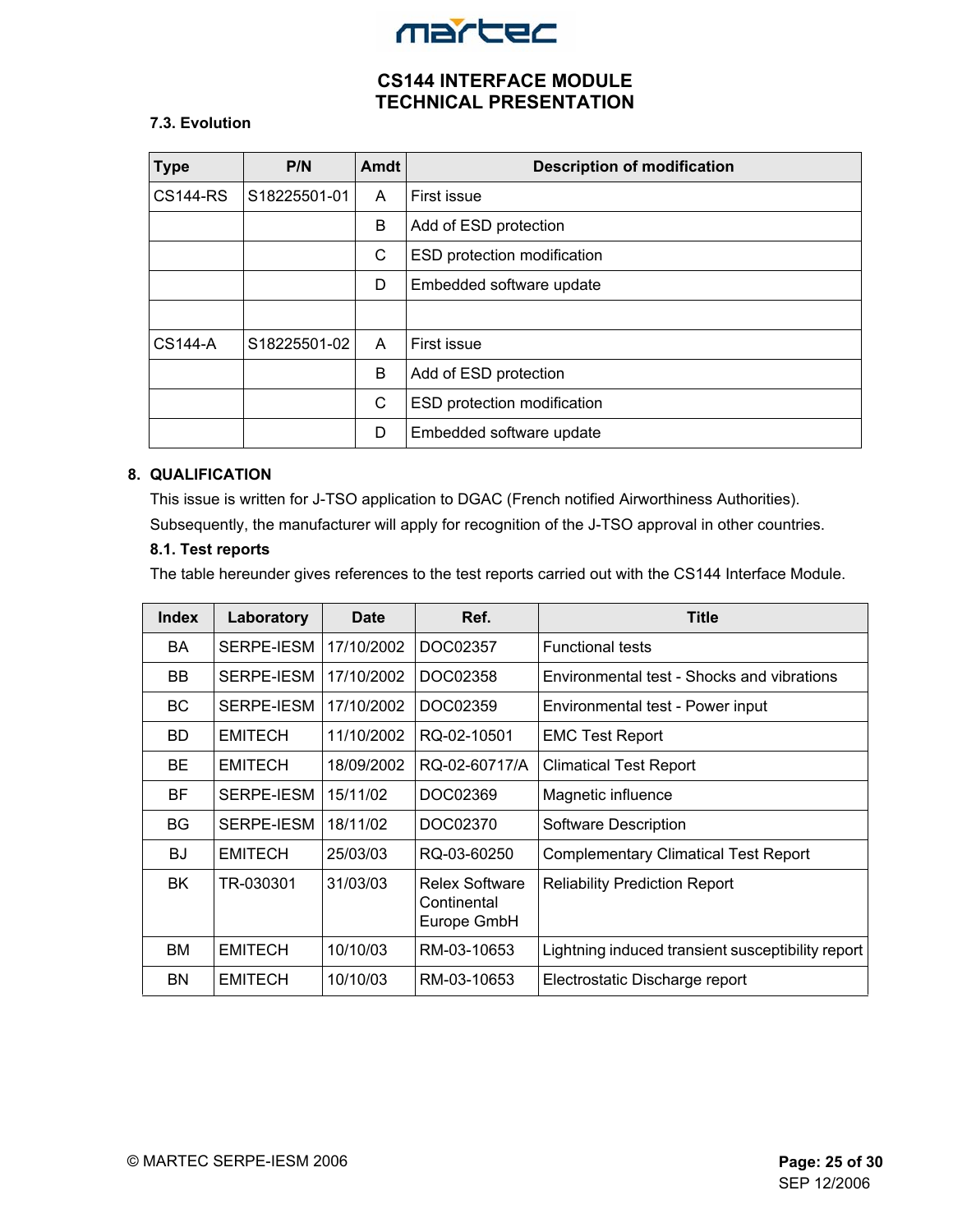

### <span id="page-31-0"></span>**8.2. Qualification tests**

| <b>ENVIRONMENTAL CONDITIONS</b>            | <b>ED62</b> | ED14D/DO160   | <b>Index</b> |
|--------------------------------------------|-------------|---------------|--------------|
| Temperature and altitude tests             | § 4.4.1     | Section 4     | BE/BJ        |
| Decompression <sup>(1)</sup>               | § 4.4.2     |               | H            |
| Overpressure <sup>(1)</sup>                | § 4.4.3     | Section 4.6.3 | н            |
| <b>Vibrations</b>                          | § 4.4.4     | Section 8     | <b>BB</b>    |
| Magnetic influence                         | § 4.4.5     | Section 15    | <b>BF</b>    |
| Power supply                               | § 4.4.6     | Section 16    | <b>BA</b>    |
| Voltage sub transient                      | § 4.4.7     | Section 17    | <b>BD</b>    |
| Acoustic frequency susceptibility test     | § 4.4.8     | Section 18    | <b>BD</b>    |
| Induced signal susceptibility test         | § 4.4.9     | Section 19    | <b>BD</b>    |
| Radio frequency susceptibility test        | § 4.4.10    | Section 20    | <b>BD</b>    |
| Emission of radio frequency energy test    | $§$ 4.4.13  | Section 21    | <b>BD</b>    |
| Lightning induced transient susceptibility | §4.4.11     | Section 22    | <b>BM</b>    |
| Electrostatic Discharge                    |             | Section 25    | <b>BN</b>    |
| Explosion test <sup>(1)</sup>              | $§$ 4.4.14  | Section 9     | L            |
| Humidity test                              | § 4.5.1     | Section 6     | <b>BE</b>    |
| Shock test                                 | § 4.5.7     | Section 7     | ΒB           |
| Penetration test <sup>(1)</sup>            | $§$ 4.5.8   |               | M            |
| Crush test <sup>(1)</sup>                  | $§$ 4.5.10  |               | J            |
| Flame test $(1)$                           | $§$ 4.5.11  |               | $\mathsf S$  |
| Immersion test <sup>(1)</sup>              | $§$ 4.5.13  |               | S            |
| Low temperature                            | § 4.6.1     | Section 4     | BE/BJ        |
| High temperature                           | § 4.6.2     | Section 4     | BE/BJ        |
| Temperature variations                     | § 4.6.3     | Section 5     | BE/BJ        |
| Thermal shocks                             | § 4.6.4     | Section 5     | BE/BJ        |
| Performances                               | § 4.7.2     |               | <b>BA</b>    |

(1) Tests already carried-out with KANNAD 406 AP (the housing of the CS144 Interface being identical to that of the KANNAD 406 AP, resistance and tightness properties are identical).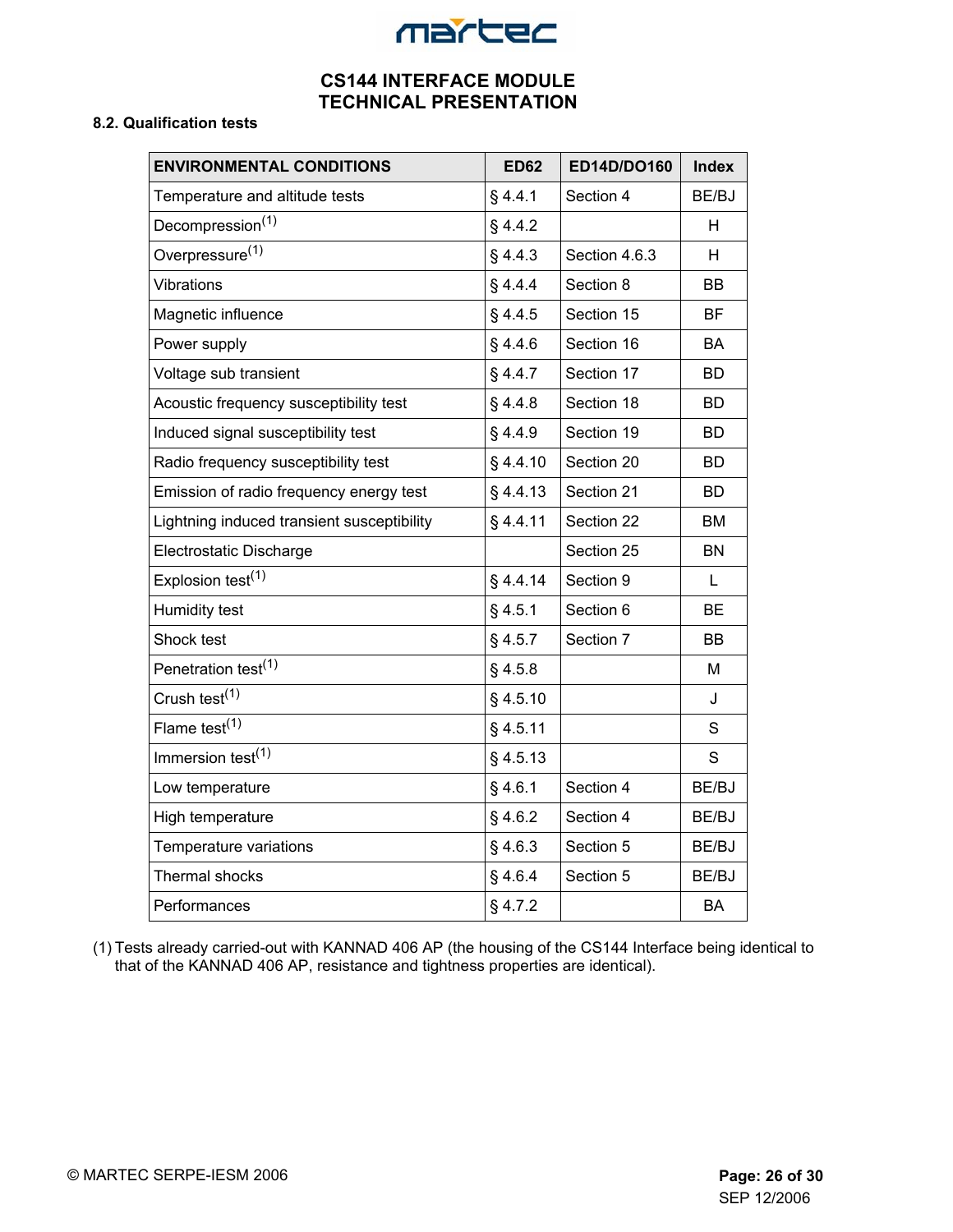

#### <span id="page-32-0"></span>**9. MANUFACTURING**

#### <span id="page-32-1"></span>**9.1. Quality insurance**

All aviation equipment manufactured by SERPE-IESM are covered by the PART21-Sub part G Production Agreement number F.G.132 delivered by the French Civil Aviation Authority. It is GSAC's responsibility to control periodically compliance of the production process with Production Agreement Specifications.

The Quality Control integrity of the equipment is attested by the issuance of the Certificate of Airworthiness for export (JAA Form 1).

#### <span id="page-32-2"></span>**9.2. P/N structure**

All series equipment are described in the production management system by an assembly number including sub-assemblies or components.

The assembly numbers are designated as follows:



The "Part Number" (P/N) corresponds to the first 10 digits of the assembly number.

S18 XX XXX - XX

In case of equipment evolution, if "Form Fit Function" is altered, the Version index is modified.

If not, either Amendment or evolution index will be increased depending on the level of demonstration required by the Airworthiness Authority to validate the modification.

#### **As a consequence, all series equipment having the same Part Number are fully interchangeable.**

<span id="page-32-3"></span>9.3. Parts List

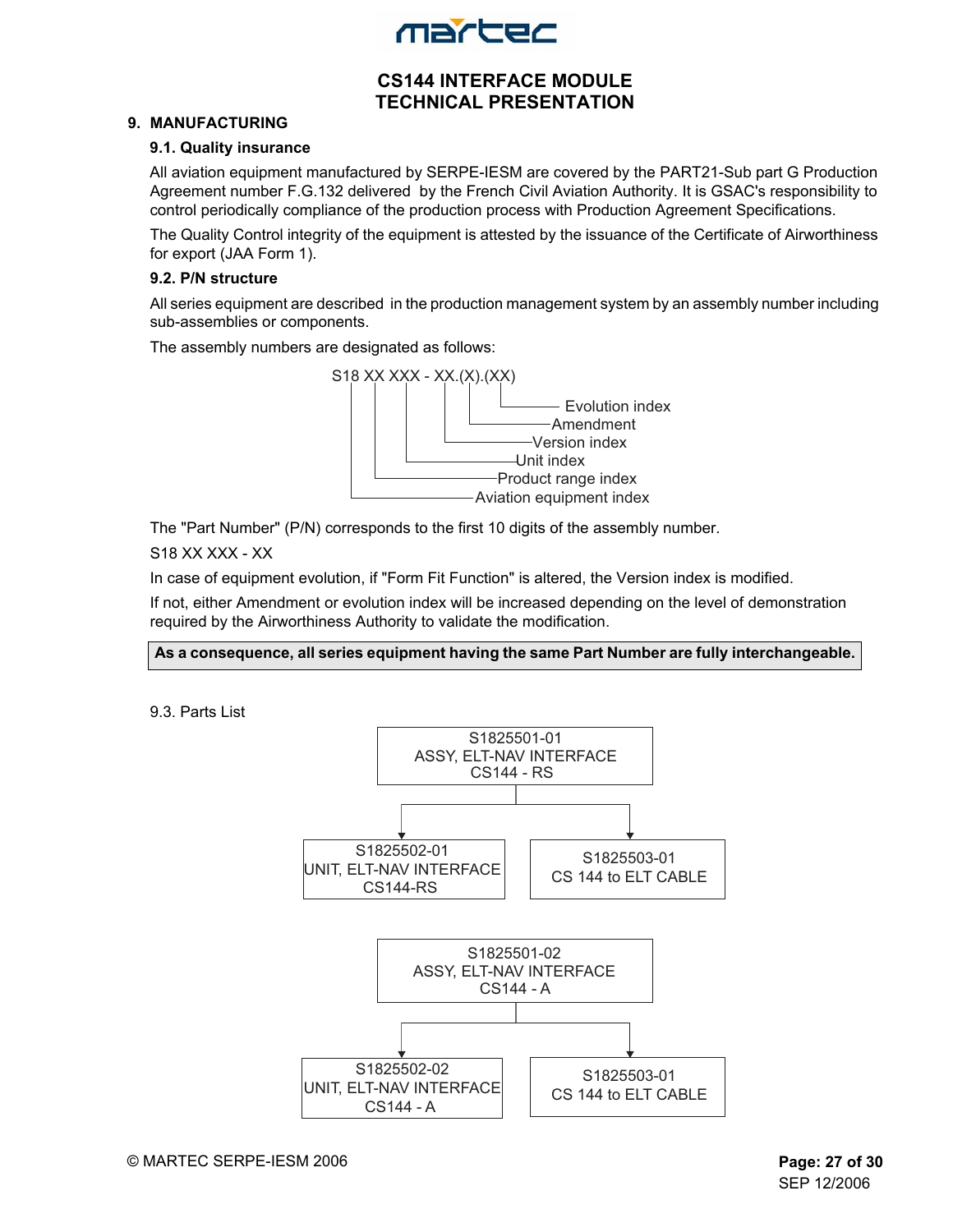

### <span id="page-33-0"></span>**9.4. Marking**

#### <span id="page-33-1"></span>*9.4.1. Name plate*

A label is stuck on the upper side of the housing. It gives information on:

- Part Number (P/N),
- Amendment (AMDT),
- Serial Number (S/N),
- Qualification Certificates (references of),
- Manufacturer name,
- Manufacturer code,
- Manufacturer details,
- Data Base / Software version,
- Brief description of LED sequence.

| <b>NAV TO ELT INTERFACE</b>                                                                                                                                                                                  |
|--------------------------------------------------------------------------------------------------------------------------------------------------------------------------------------------------------------|
| CS14<br>Λ                                                                                                                                                                                                    |
| <b>CAUTION:</b><br>The position of the aircraft is only<br>updated every 60 seconds.<br>This position is transmitted by the<br><b>ELT</b> after activation.                                                  |
| <b>LED Sequence</b>                                                                                                                                                                                          |
| Short flash every second<br>Short message available<br>Long flash every second<br>Acquiring position from NAV equipment<br>Series of short flashes<br><br>Error<br><b>Permanent ON</b><br>Idle during 60 sec |
| The internal memory must be replaced every<br>16000 flight hours or 10 years whichever first.                                                                                                                |
| Date of last memory replacement :<br>Database version (when applicable)                                                                                                                                      |
| $P/N$ .<br>AMDT -<br>S/N<br>TSO-C91a & TSO-C126                                                                                                                                                              |
| JTSO-2C91a & JTSO-2C126<br><b>SERPE-IESM</b><br>F8794<br>A MARTEC subsidiary<br>Martec<br>Z.I des Cinq Chemins<br>Serpe lesm<br><b>56520 GUIDEL</b><br><b><i>ERANCE</i></b>                                  |

### <span id="page-33-2"></span>*9.4.2. Memory replacement*

A label stuck on the rear side of the housing gives information on the date of last memory replacement when applicable ([Refer to 10. Maintenance policy](#page-33-4)).

Figure 13: memory replacement label



### <span id="page-33-3"></span>*9.4.3. Production stamp*

This marking, stuck on the lower part of the name plate, enables to determine the status of the equipment and some of it sub-assemblies. It gives information on (from top to bottom):

- $\cdot$  P/N.
- Amendment,
- S/N: Serial number including year of production release (H=2000, J=2001, K=2002, L=2003 …), batch number, serial number in that batch,
- The number of evolutions since the production release,
- Control Status (V = visual inspection,  $D =$  burn-in,  $C =$  control according to procedure XXX,  $CF =$  final control),

Figure 14: Example of production stamp

| P/N: SXXXXXXX-XX                           |  |  |  |  |  |
|--------------------------------------------|--|--|--|--|--|
| $AMDT$ $A$ $B$ $C$ $D$ $E$ $F$ $G$ $H$ $J$ |  |  |  |  |  |
| S/N: Lxxxx-xxxx                            |  |  |  |  |  |
| 1 2 3 4 V D C1 C2 C3 CF                    |  |  |  |  |  |

### <span id="page-33-4"></span>**10.MAINTENANCE POLICY**

The periodic inspection can only be carried out by an accredited maintenance station with valid agreement for KANNAD ELTs maintenance.

The CS144 Interface Module should be serviced periodically: scheduled maintenance every 16000 FH.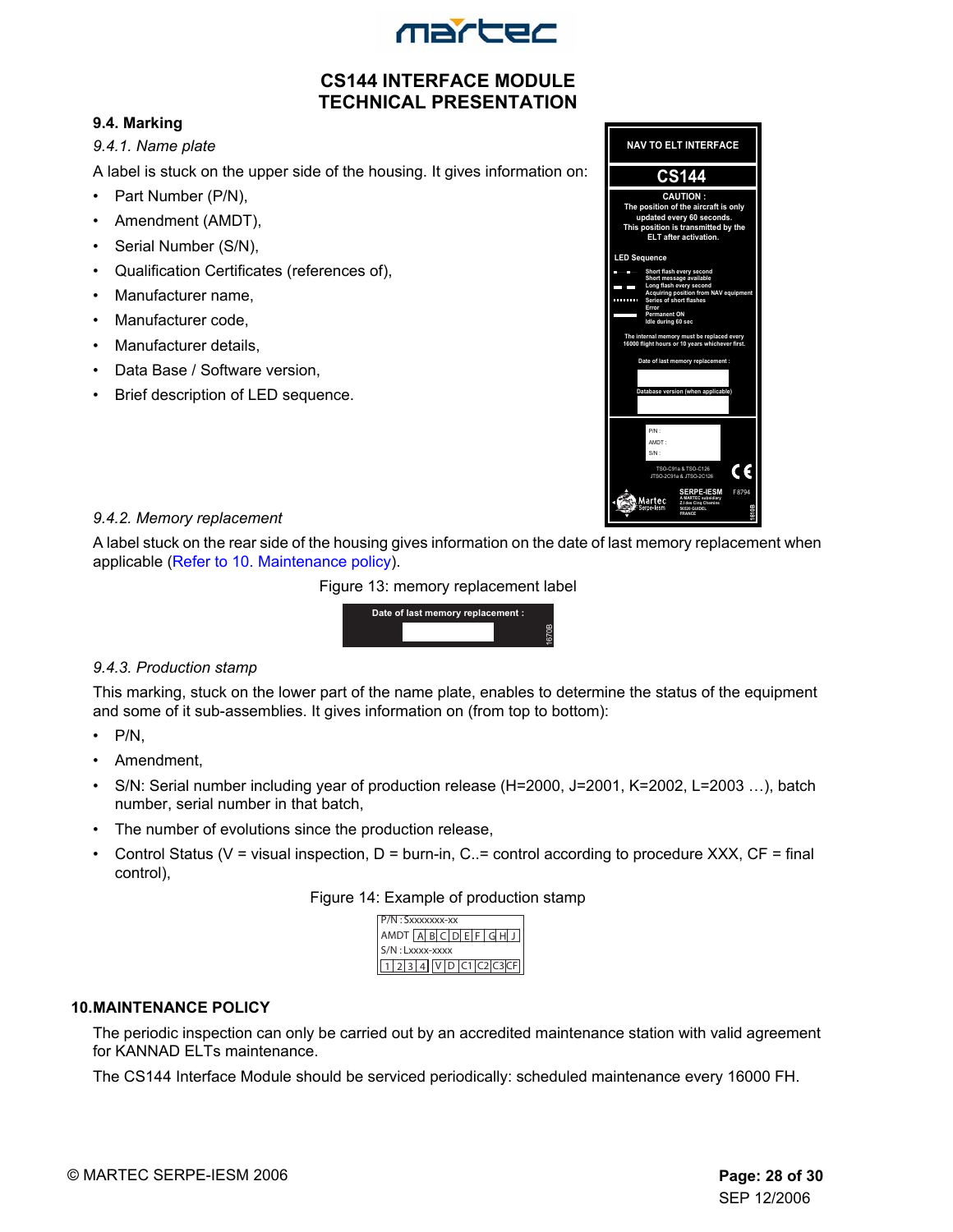

### <span id="page-34-0"></span>**11.RELATED DOCUMENTATION**

### <span id="page-34-1"></span>**11.1. Files**

| <b>Document</b>                                          | <b>Reference</b>                          | <b>Distribution</b>                        |
|----------------------------------------------------------|-------------------------------------------|--------------------------------------------|
| Declaration of Design and Performance                    | DOC02368                                  | <b>ATTACHED</b>                            |
| Production file                                          | S1825501-01<br>S1825501-02<br>S1825501-03 | <b>INTERNAL ONLY</b>                       |
| Production Agreement Specifications (MOP)                | DOC00025                                  | <b>INTERNAL &amp; GSAC</b>                 |
| Component Maintenance Manual with Illustrated Parts List | 25-63-50                                  | <b>WITH MAINTENANCE</b><br><b>TRAINING</b> |
| Sales leaflet                                            | TBD                                       | ON REQUEST                                 |

### <span id="page-34-2"></span>**11.2. Drawings**

| <b>Document</b>                    | <b>Reference</b>        | <b>Distribution</b> |
|------------------------------------|-------------------------|---------------------|
| Outline drawing CS144-RS / CS144-A | S <sub>18</sub> 25 8 10 | <b>ATTACHED</b>     |
| Drilling mask                      | S <sub>18</sub> 20 1 32 | <b>ATTACHED</b>     |
| Wiring diagram CS144-RS (RS422)    | S <sub>18</sub> 25 4 10 | <b>ATTACHED</b>     |
| Wiring diagram CS144-RS (RS232)    | S <sub>18</sub> 25 4 11 | <b>ATTACHED</b>     |
| Wiring diagram CS144-A (ARINC)     | S <sub>18</sub> 25 4 12 | <b>ATTACHED</b>     |
| Markings: instructions & nameplate | 010 11 6 10             | ON REQUEST          |
| Markings: bracket                  | 010 11 3 36             | ON REQUEST          |
| Cable (CS144 to ELT)               | S <sub>18</sub> 25 4 04 | ON REQUEST          |

### <span id="page-34-3"></span>**11.3. Qualification certificates**

| <b>Document</b>                            | <b>Reference</b> | <b>Distribution</b>      |
|--------------------------------------------|------------------|--------------------------|
| Production Agreement certificates (FR.21G) | 0132             | <b>ON REQUEST</b>        |
| <b>IJTSO Authorization</b>                 | 17/2003)         | F.O. 100 (JAN ON REQUEST |